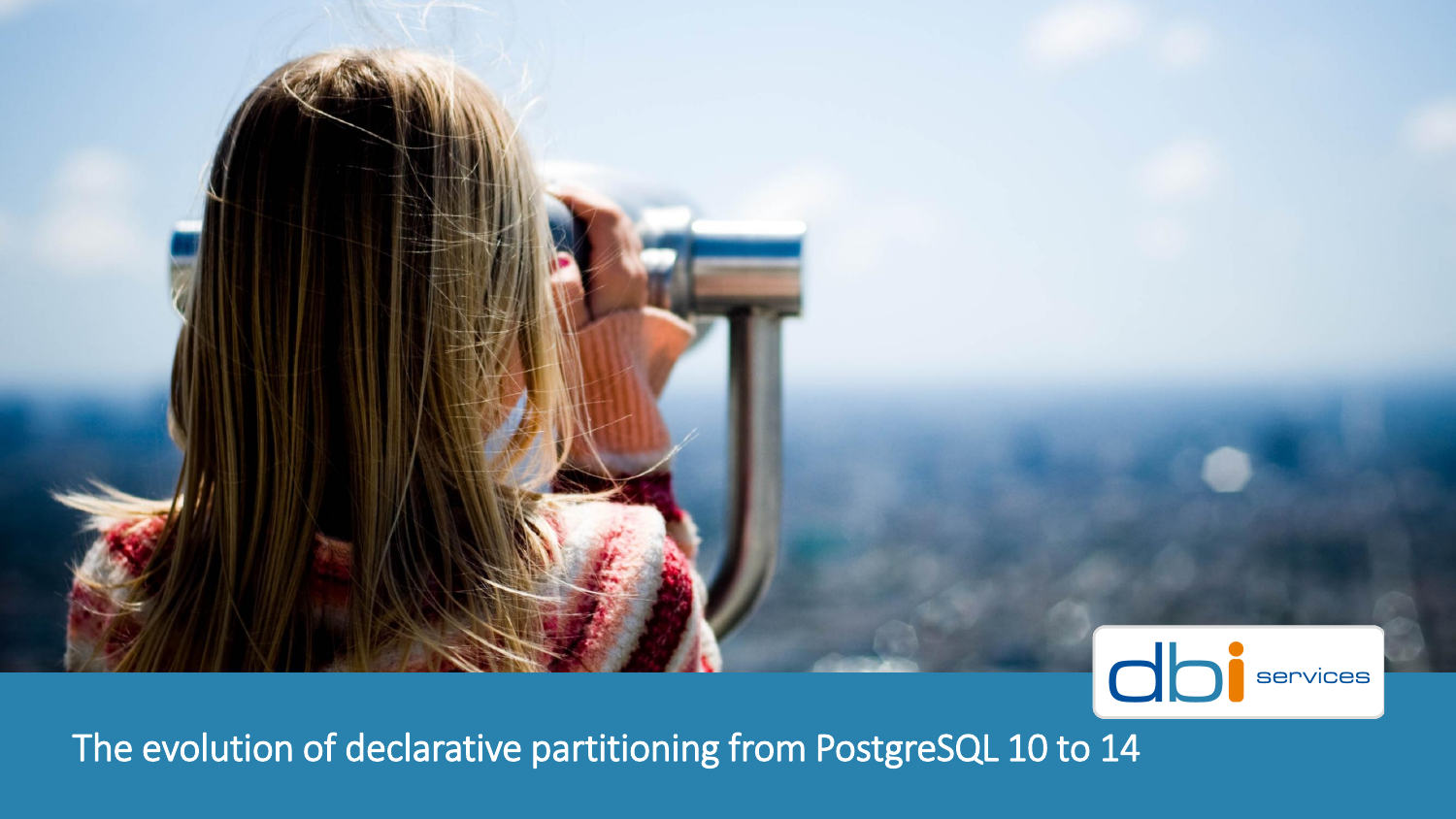#### About me



Julia Gugel Consultant

+41 78 320 43 07 ⊠ [julia.gugel\[at\]dbi-services.com](mailto:julia.gugel@dbi-services.com)

@gugeljuli **in** Julia Gugel

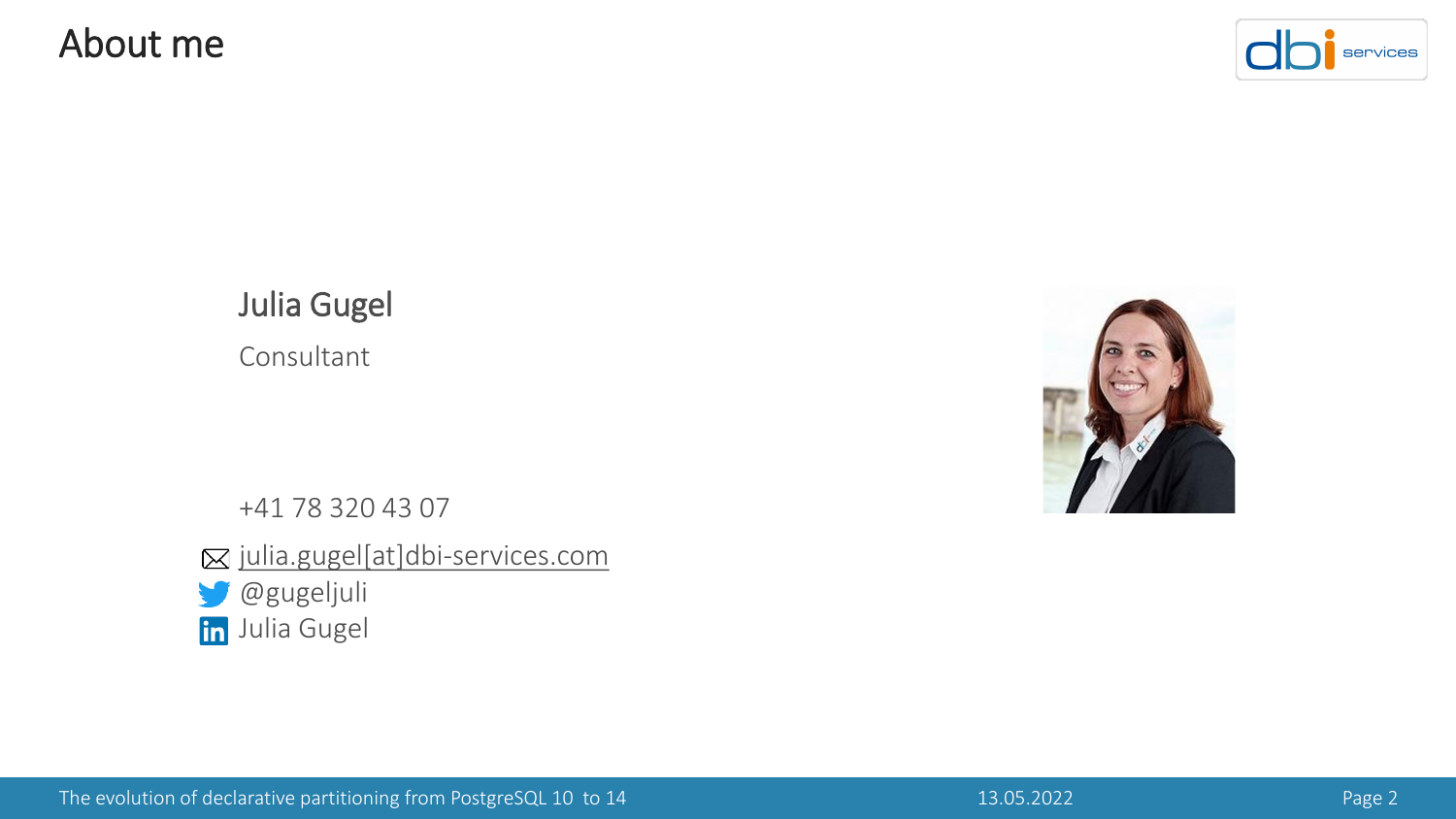#### Agenda



#### 1. Partitioning

- 2. Before declarative partitioning
- 3. Declarative partitioning
- 4. Demo
- 5. Conclusion

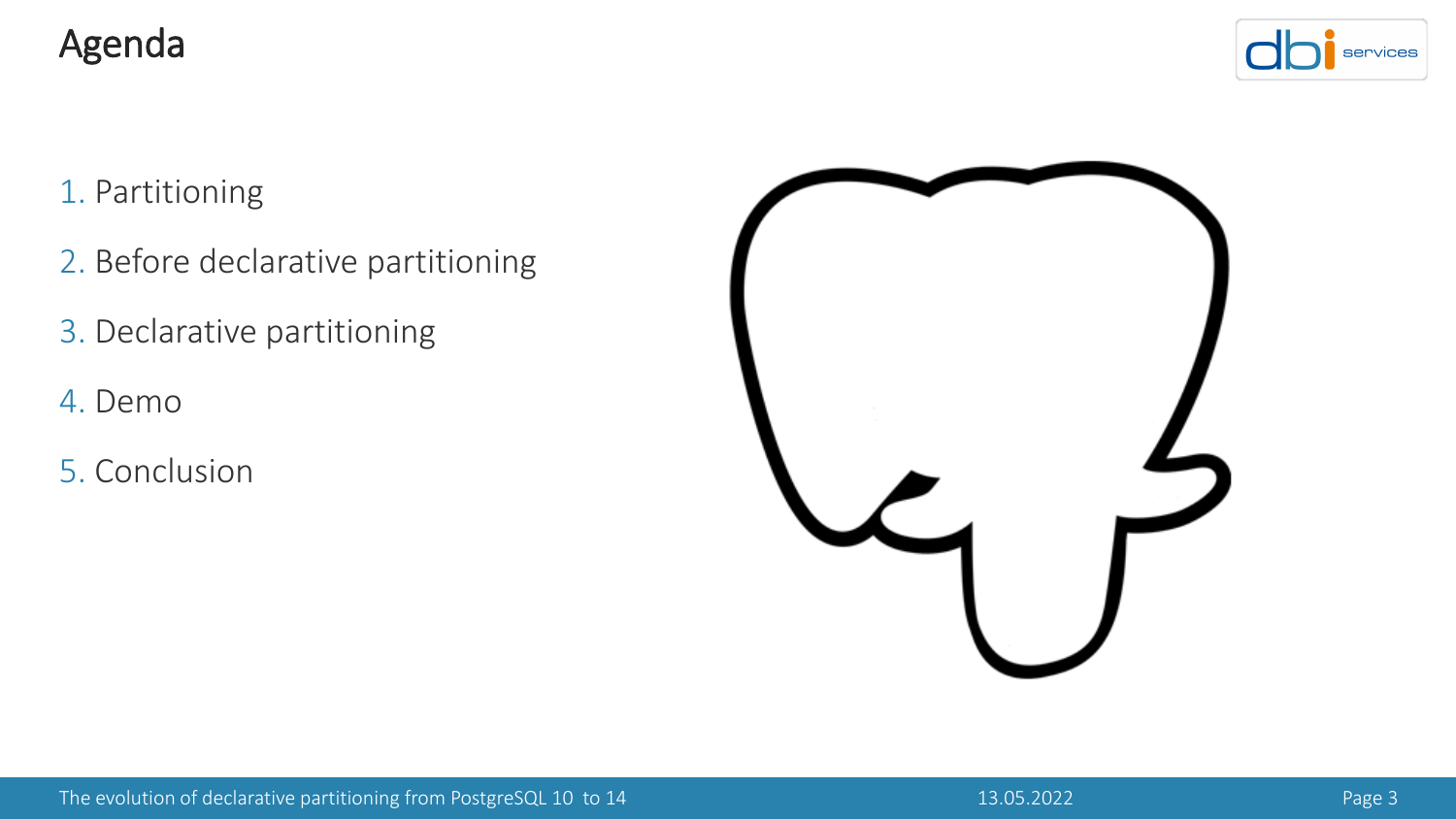#### Partitioning

- > What is partitioning?
- > How PostgreSQL defines
- > Why should I use partitioning?





The evolution of declarative partitioning from PostgreSQL 10 to 14 13.05.2022 13.05.2022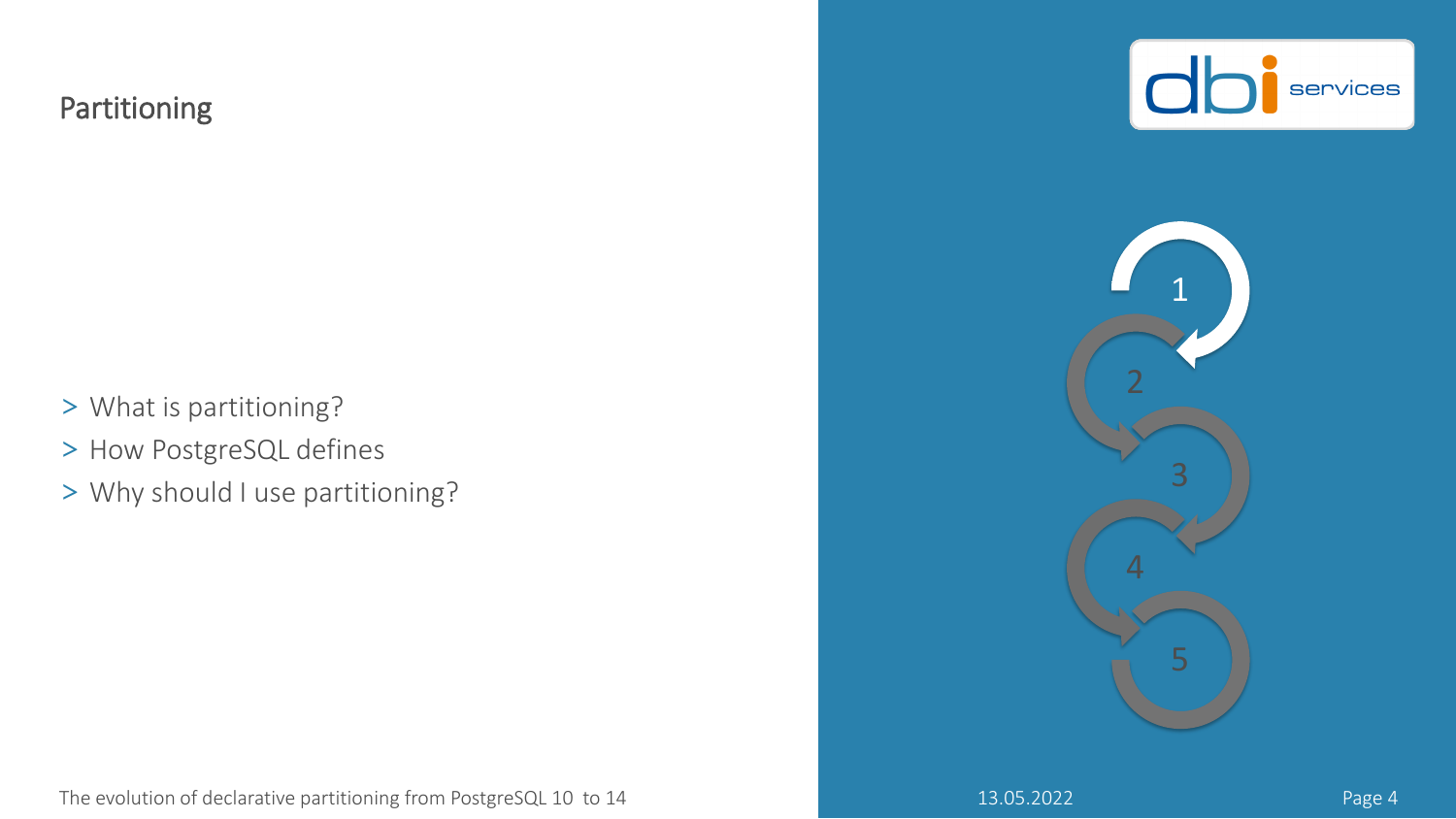Partitioning What is partitioning?



What schools teach

# Partitioning Strategg

When we add numbers, sometimes it helps to break these numbers up into parts which helps to simplify what is being added.

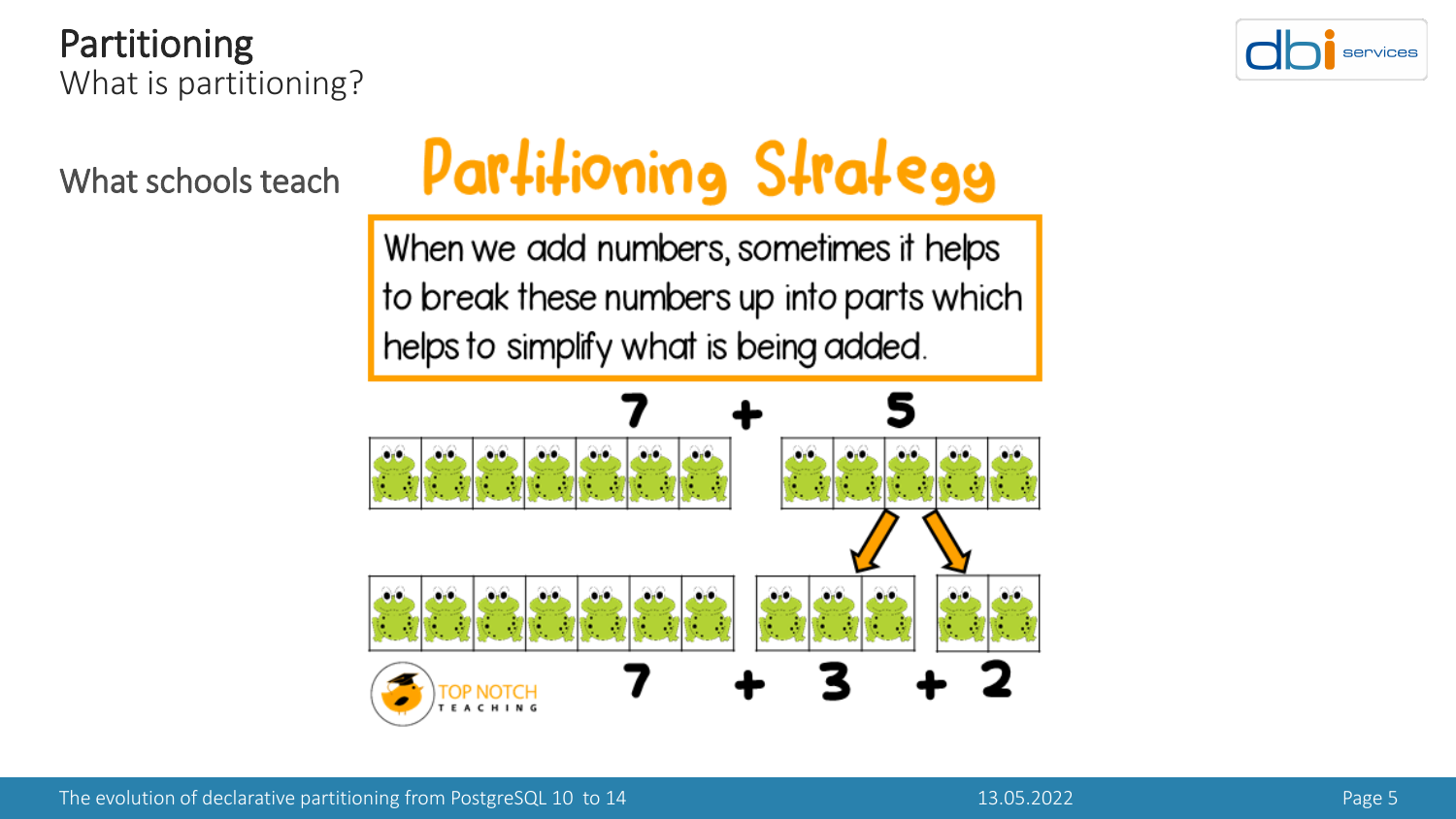



# Partitioning refers to splitting what is logically one large table into smaller physical pieces.

The evolution of declarative partitioning from PostgreSQL 10 to 14 13.05.2022 13.05.2022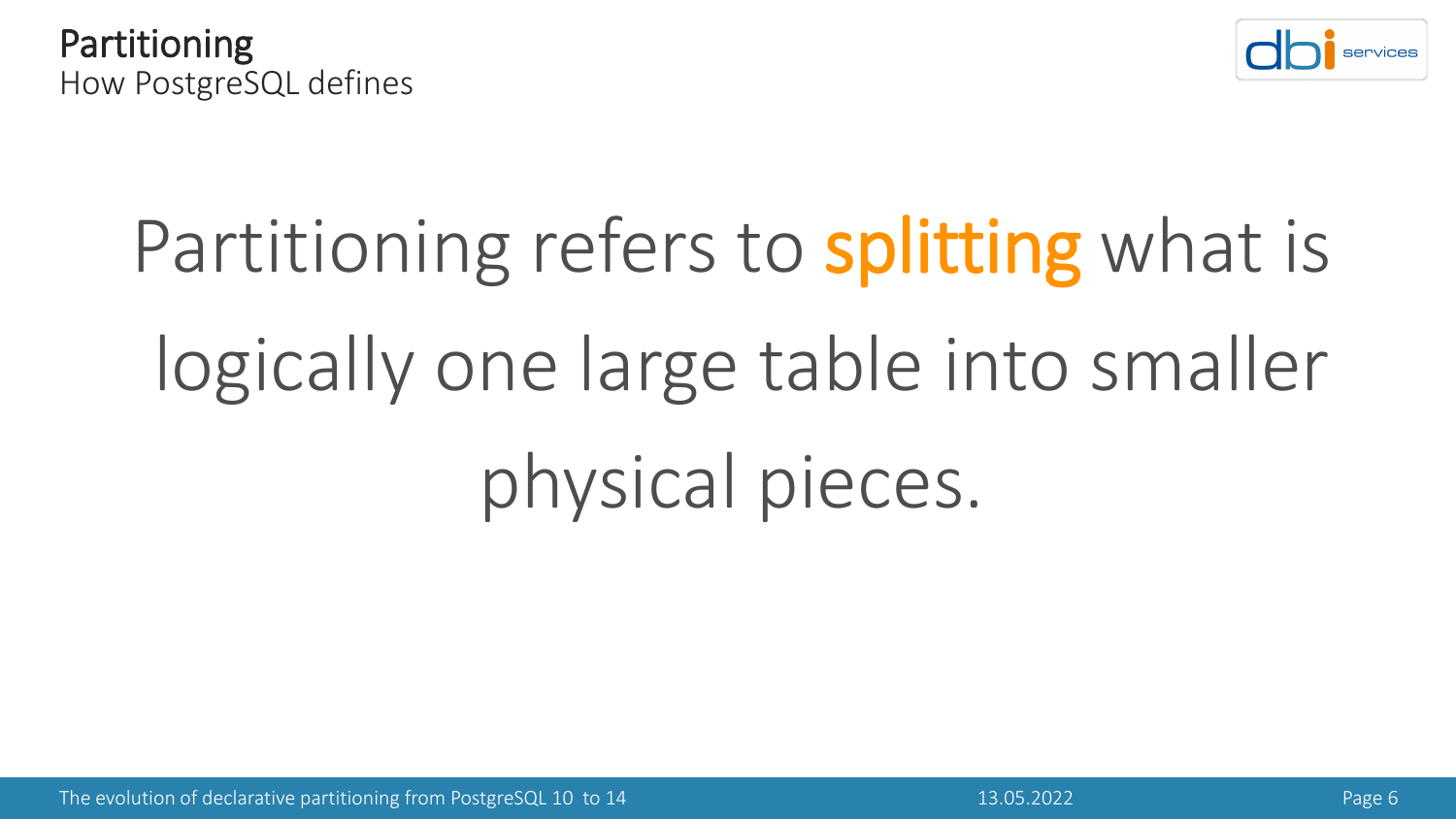Partitioning Why should I use partitioning?



#### Query performance

- > Huge tables = huge indexes
- >Whole data will be scanned
- > Partitioning: smaller data chunks

#### Deletion

- > Delete old data might take ages
- > Partitioning: Delete partitions

#### **Costs**

>Move seldom-used data to slower and cheaper storage

#### **BUT**

> Not every table will benefit from partitioning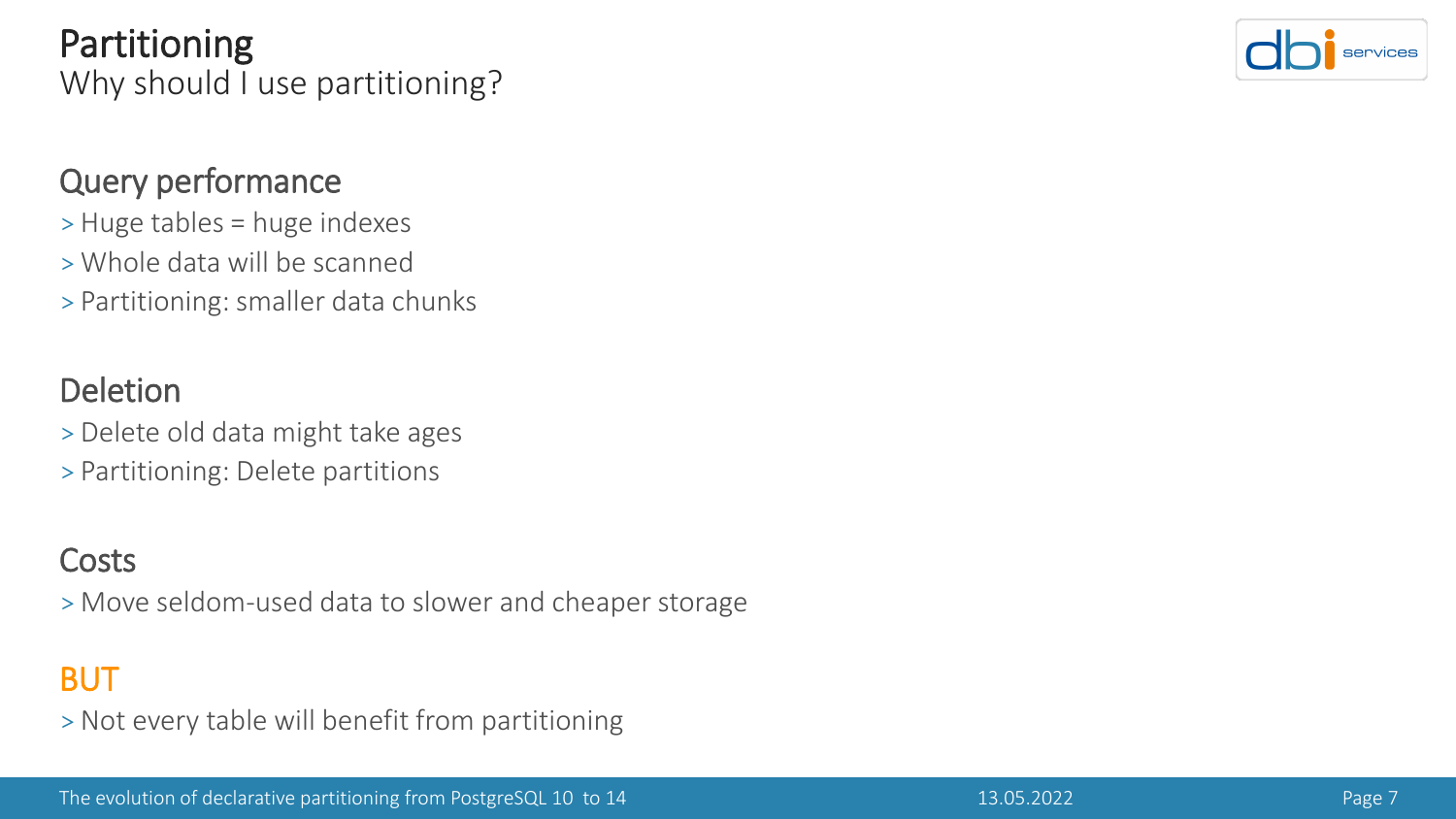#### Before declarative partitioning

> Inheritance

> Problems





The evolution of declarative partitioning from PostgreSQL 10 to 14 13.05.2022 13.05.2022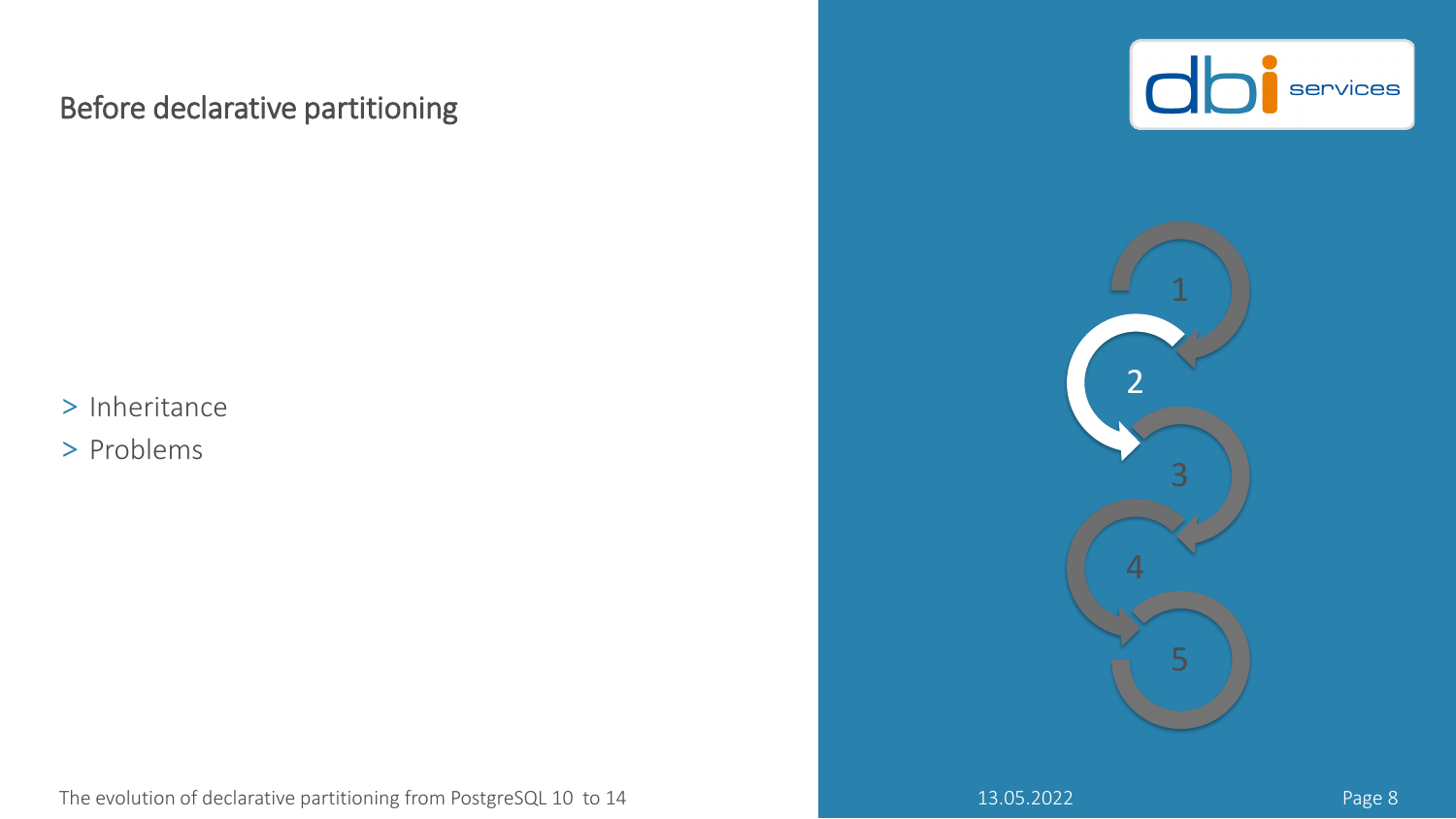#### Before declarative partitioning Inheritance

#### Available since Version 8.1

#### PostgreSQLs 1<sup>st</sup> possibility to create partitions

- > Range partitioning
- > List partitioning

#### Implementation

- > Create a parent table
- > Create x child (partitioned) tables
- > Create a check constraint on each child table
- > Create a trigger so PostgreSQL knows where to route data



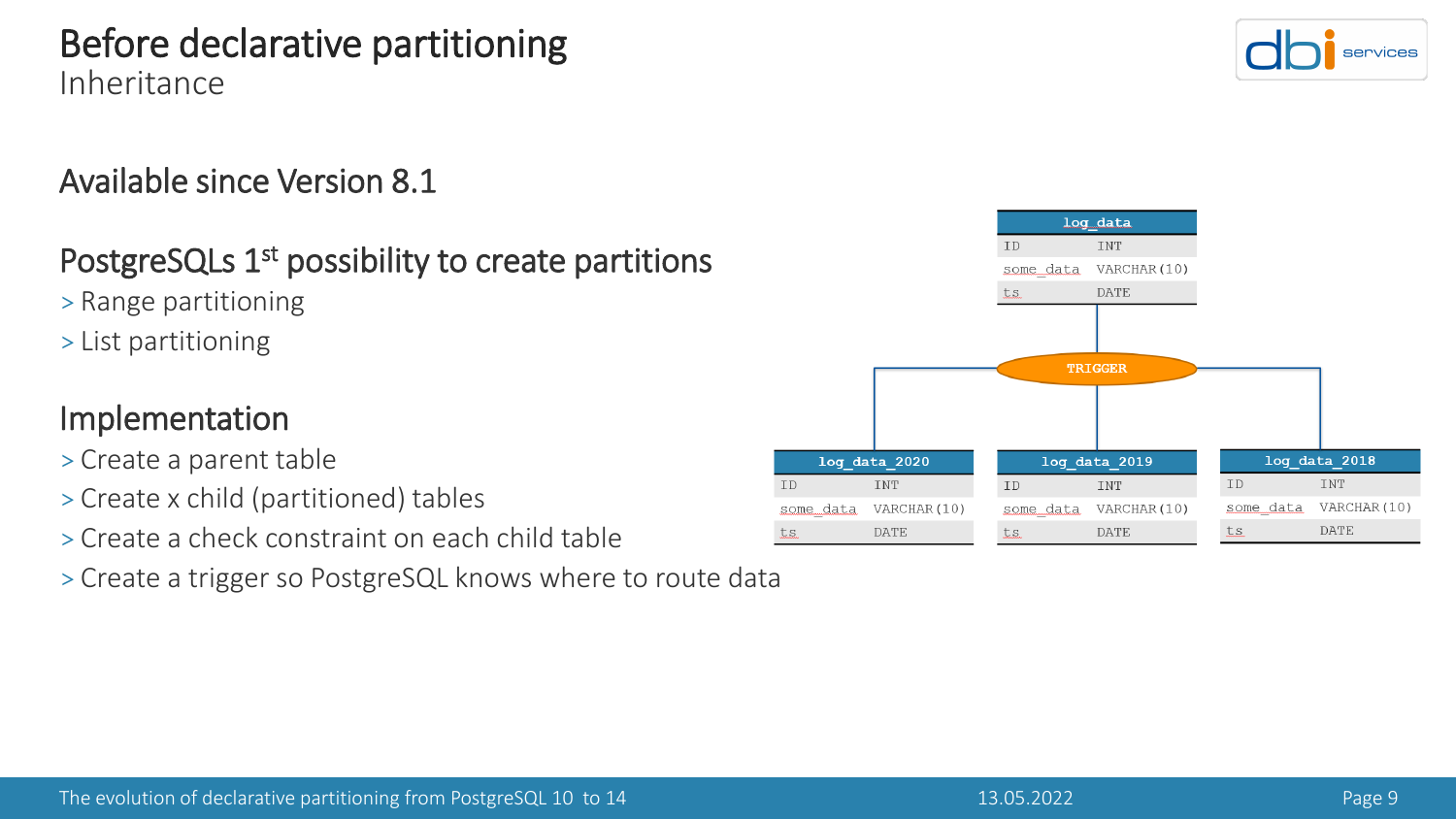#### Before declarative partitioning Problems

#### **Missing**

- > Default partition
- > Hash partitioning
- > Create partitioned indexes
- > No foreign keys on partitioned tables
- > Automatic partition for incoming data

#### Problems

- > Check constraints are not checked automatically to be exclusive
- > VACUUM and ANALYZE need to run on each partition
- > High administrative effort rebuild function whenever the table changes > Errors?



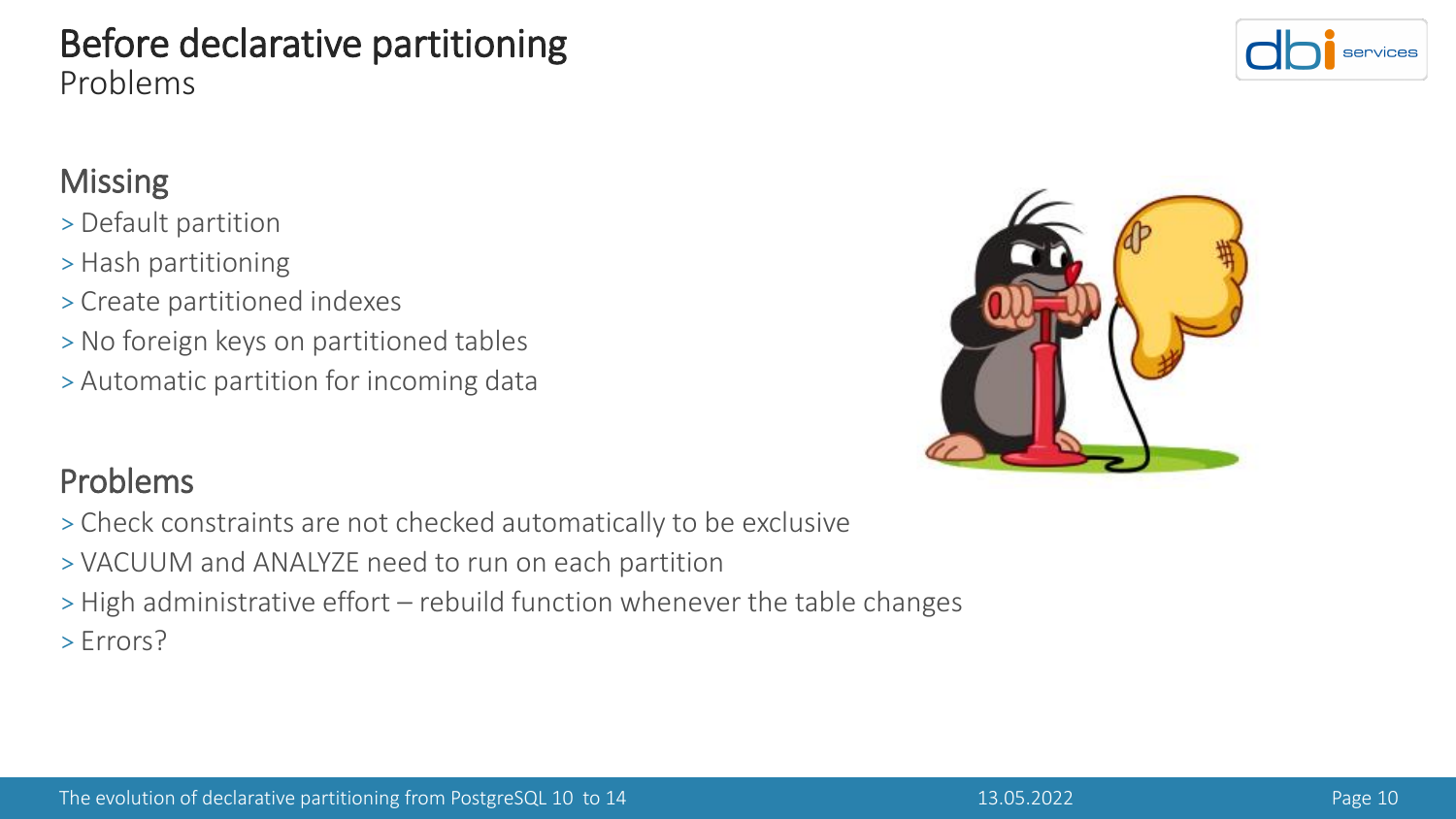#### Declarative Partitioning

> What is declarative partitioning?

> Version 10

- > Version 11
- > Version 12
- > Version 13



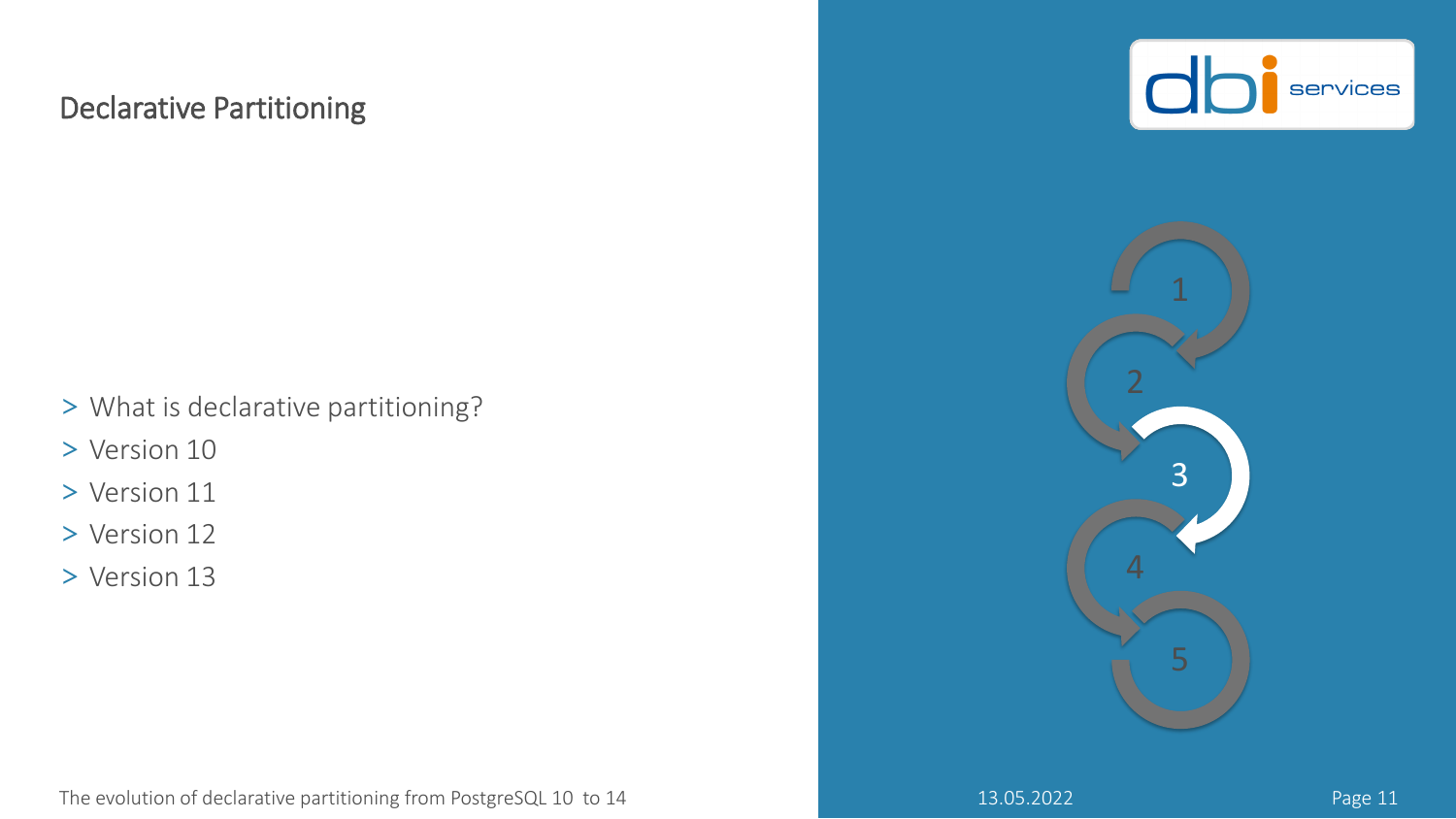### Declarative Partitioning

What is declarative partitioning?

#### PostgreSQL specific for:

> How to divide a table into pieces

#### Inserts into partitioned table routed to partitions

> based on the value of the partition key



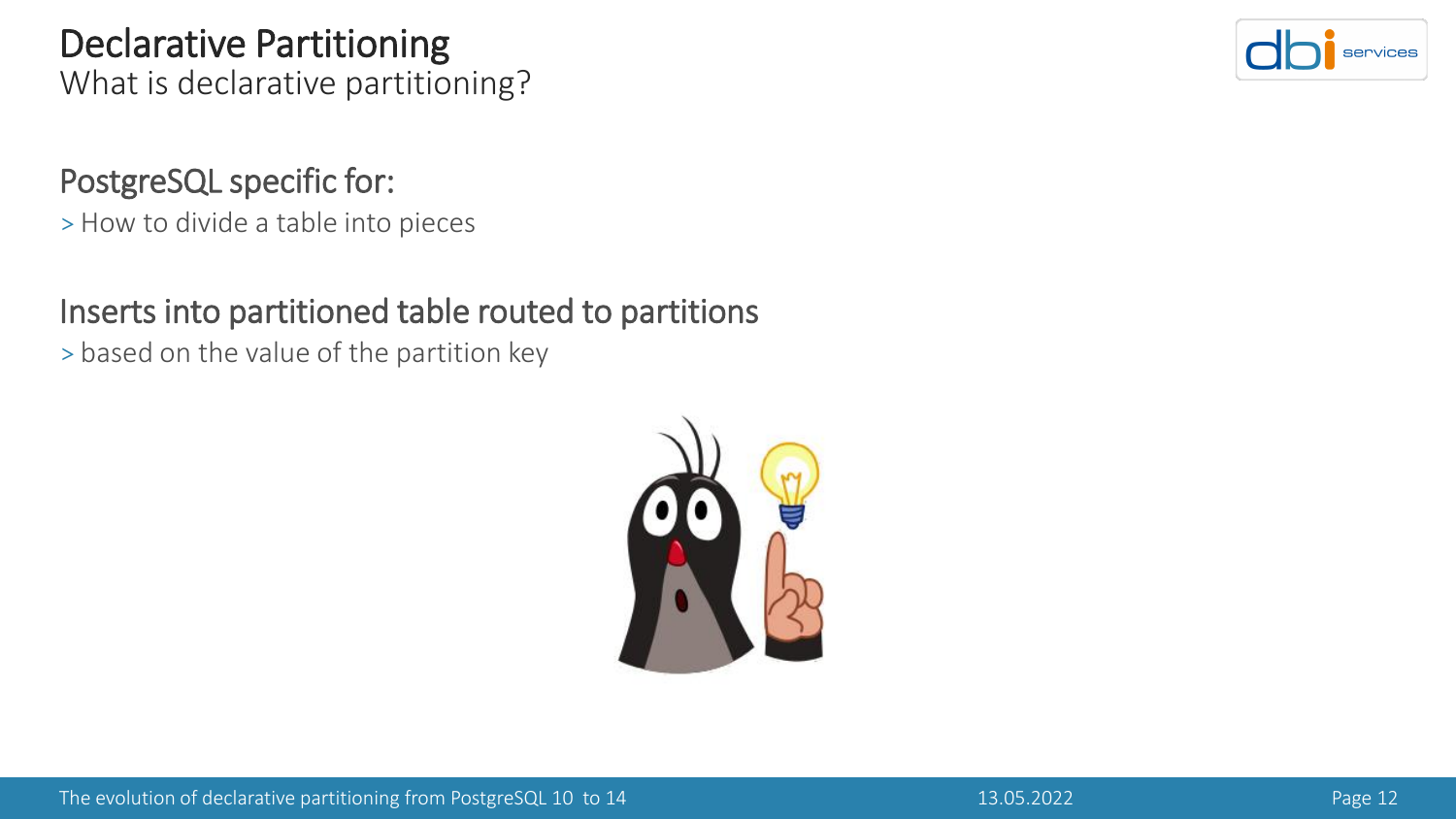#### Now possible

> Specification for partitioning method and partition key

- > For each partition assigned
- > Subpartitions
- > Range and list partitioning

### Not possible

> Turn regular table into a partitioned table or vice versa

### But

> Add a regular table as a partition of a partitioned table



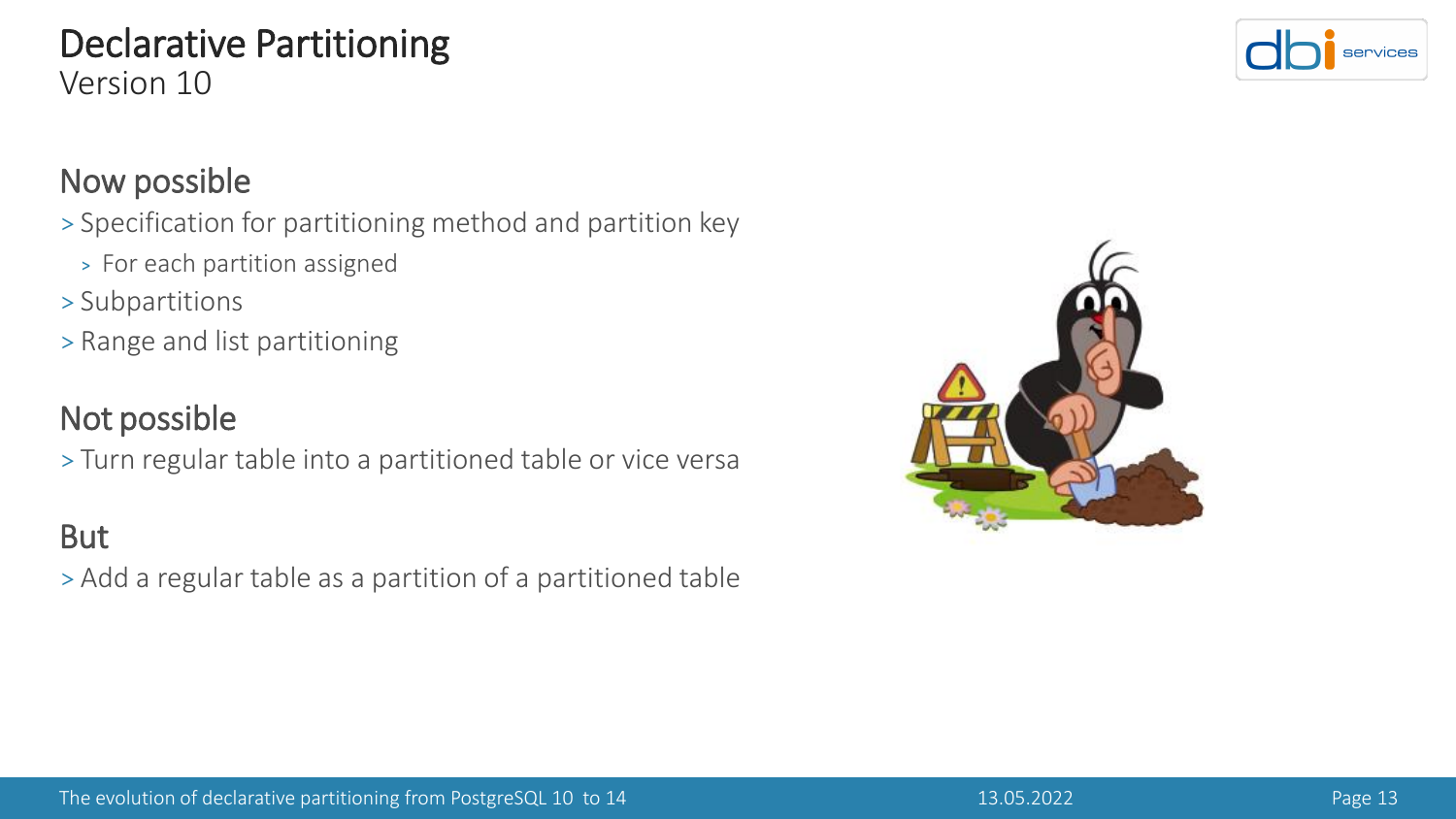# Standard syntax

```
$ [ PARTITION BY { RANGE | LIST } ( { column_name | ( expression ) } [ COLLATE collation ] 
[ opclass ] [, ... ] ) ]
 [ WITH ( storage_parameter [= value] [, ... ] ) | WITH OIDS | WITHOUT OIDS ]
 [ ON COMMIT { PRESERVE ROWS | DELETE ROWS | DROP } ]
 [ TABLESPACE tablespace_name ]
```




#### Declarative Partitioning Version 10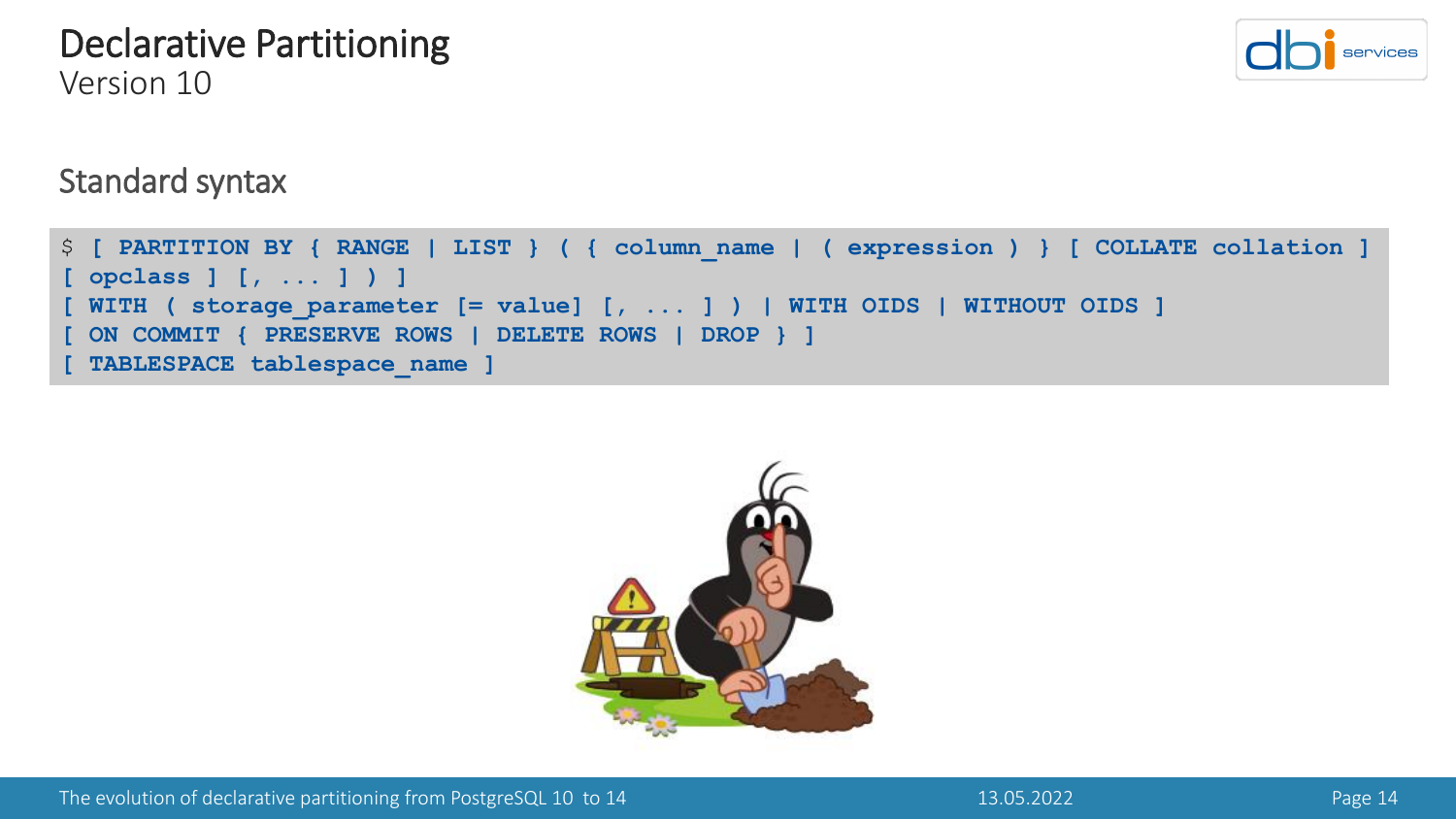## Declarative Partitioning

Version 11

#### Hash Partitioning

#### Default partition

#### Indexes and constraints

> Indexes automatically created on partitioned tables > Foreign keys automatically on partitioned tables

#### Partition Pruning

- > Query optimization
- > Prove if partition needs to be scanned
- > Exclusion from query plan

\$ **SET enable\_partition\_pruning=on;**



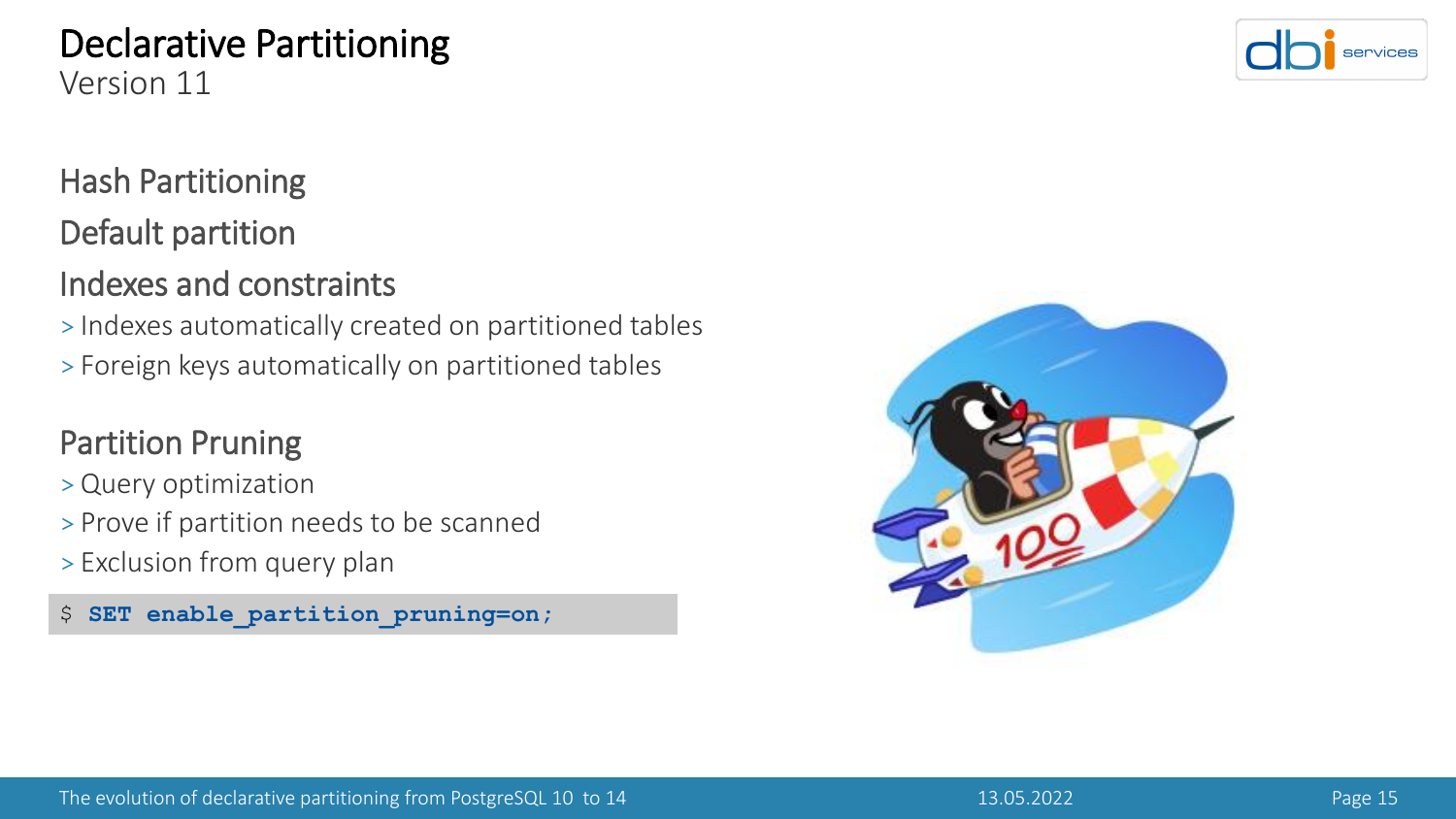#### DML improvements

> UPDATE statements that change a partition key column cause affected rows to move to the other partition

#### **Triggers**

- > FOR EACH ROW triggers on partitioned tables
- > Trigger on a partitioned table automatically creates triggers on all existing and future partitions



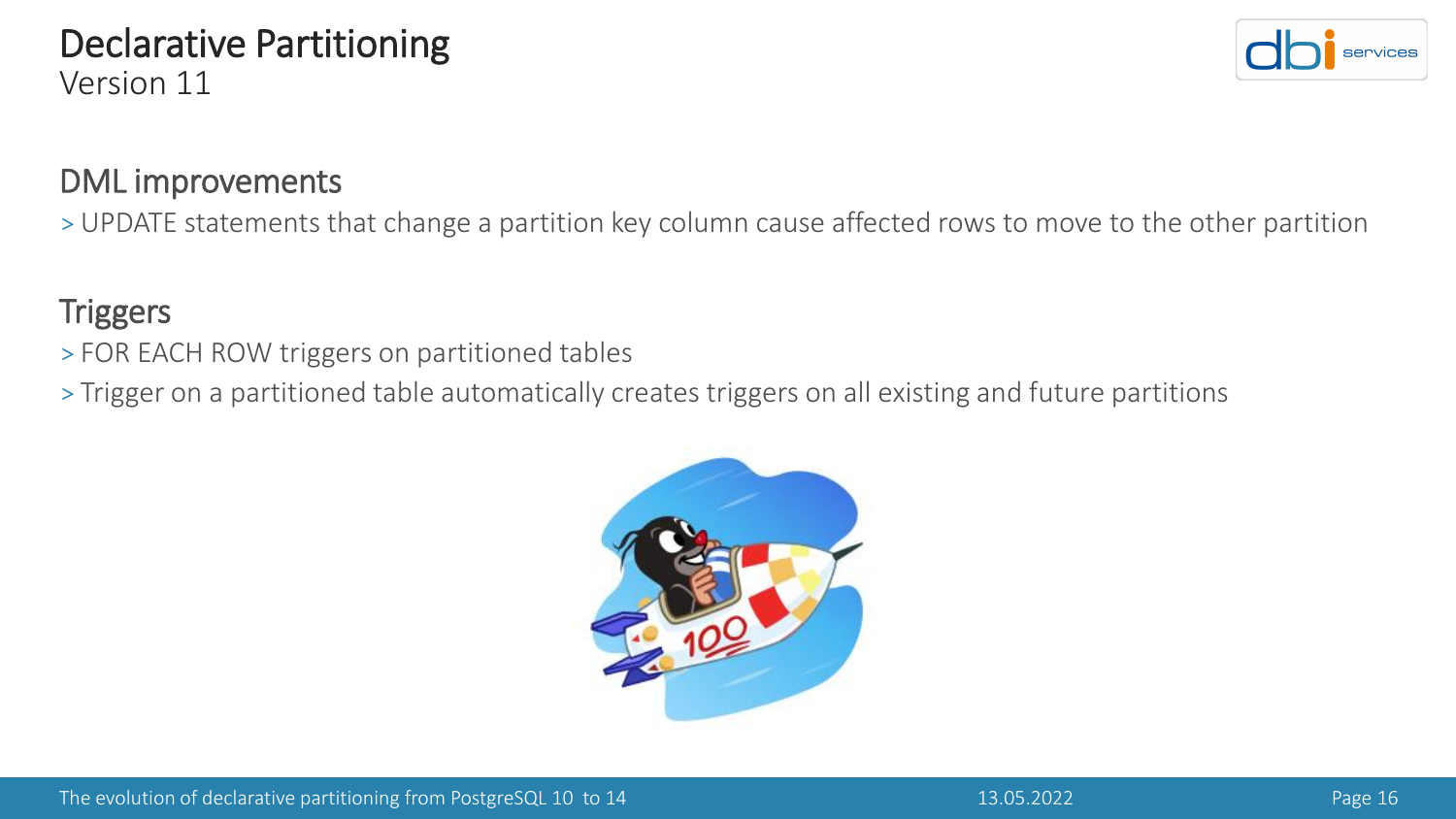

#### Extended functionalities

- > Allow faster partition elimination
- > Allow matching partitions to be joined directly
- > Allow aggregate functions on partitioned tables to be evaluated separately

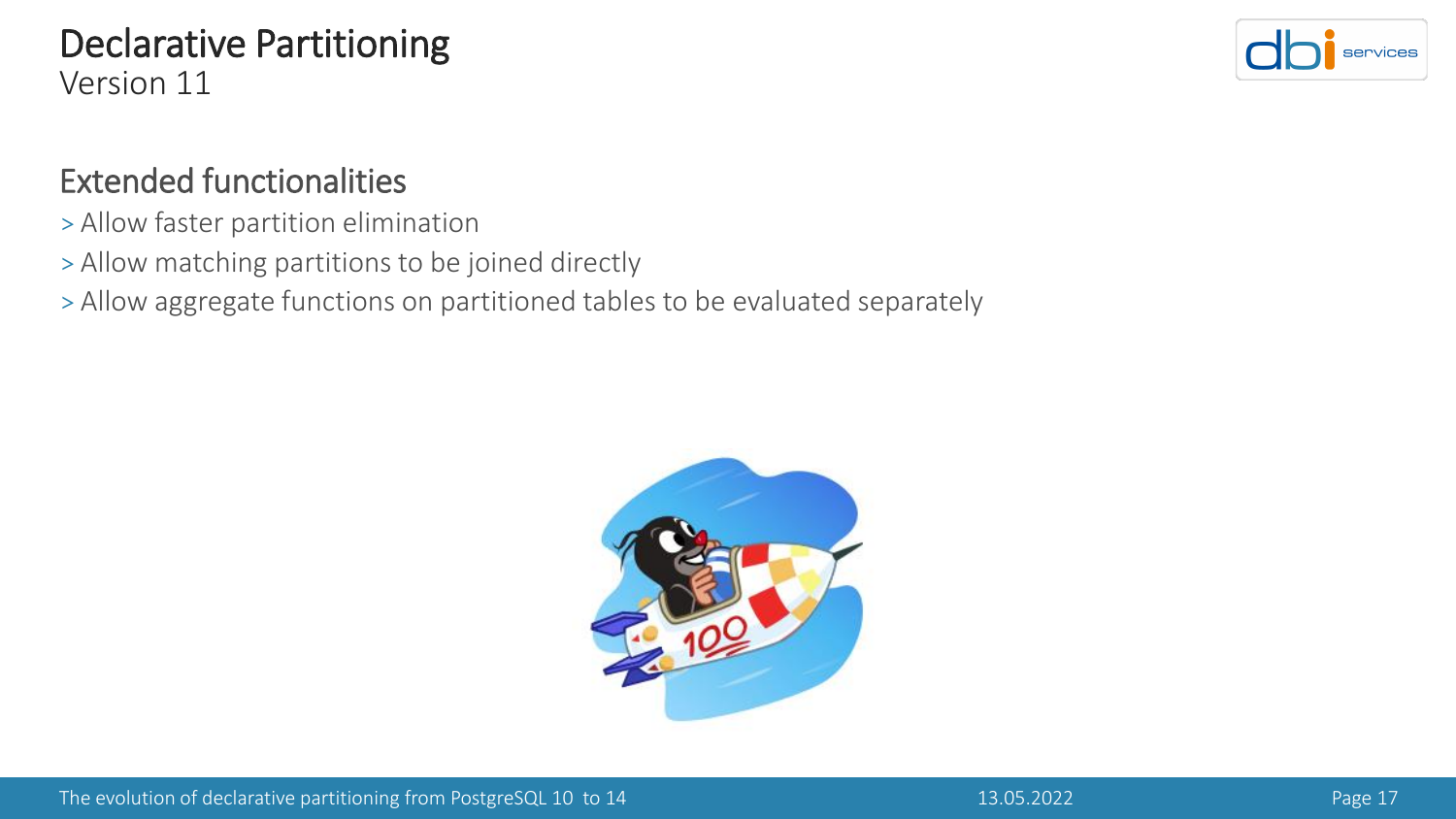#### New partition introspection functions

- > pg\_partition\_root()
- > pg\_partition\_ancestors()
- > pg\_partition\_tree()

#### psql improvements

> \dP to list partitioned tables and indexes



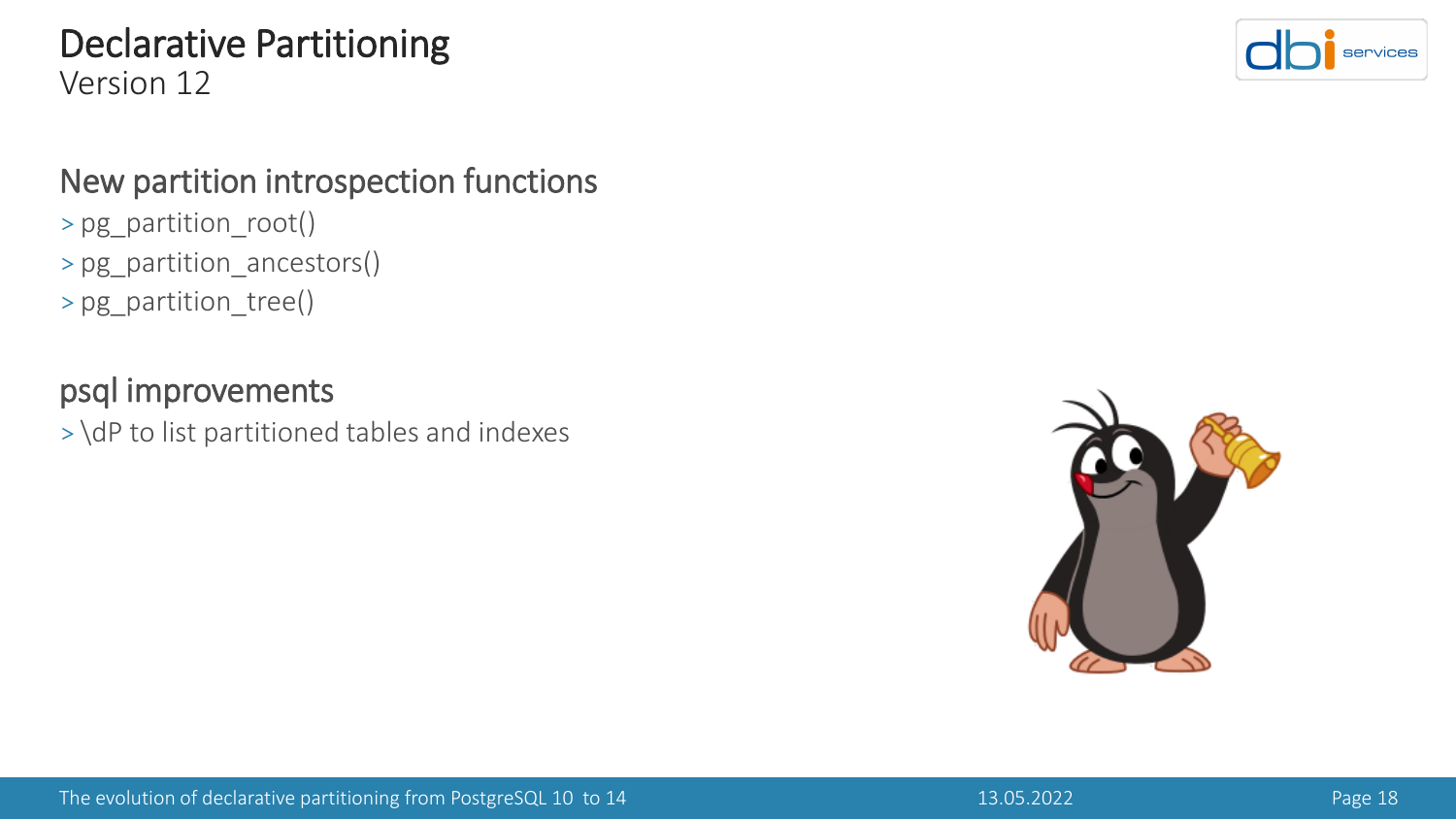# Foreign keys to reference partitioned tables

#### Partition bounds can be any expression

- > Expressions are evaluated at partitioned-table creation time
- > Before it were only simple constants

Avoid sorting when partitions are already scanned



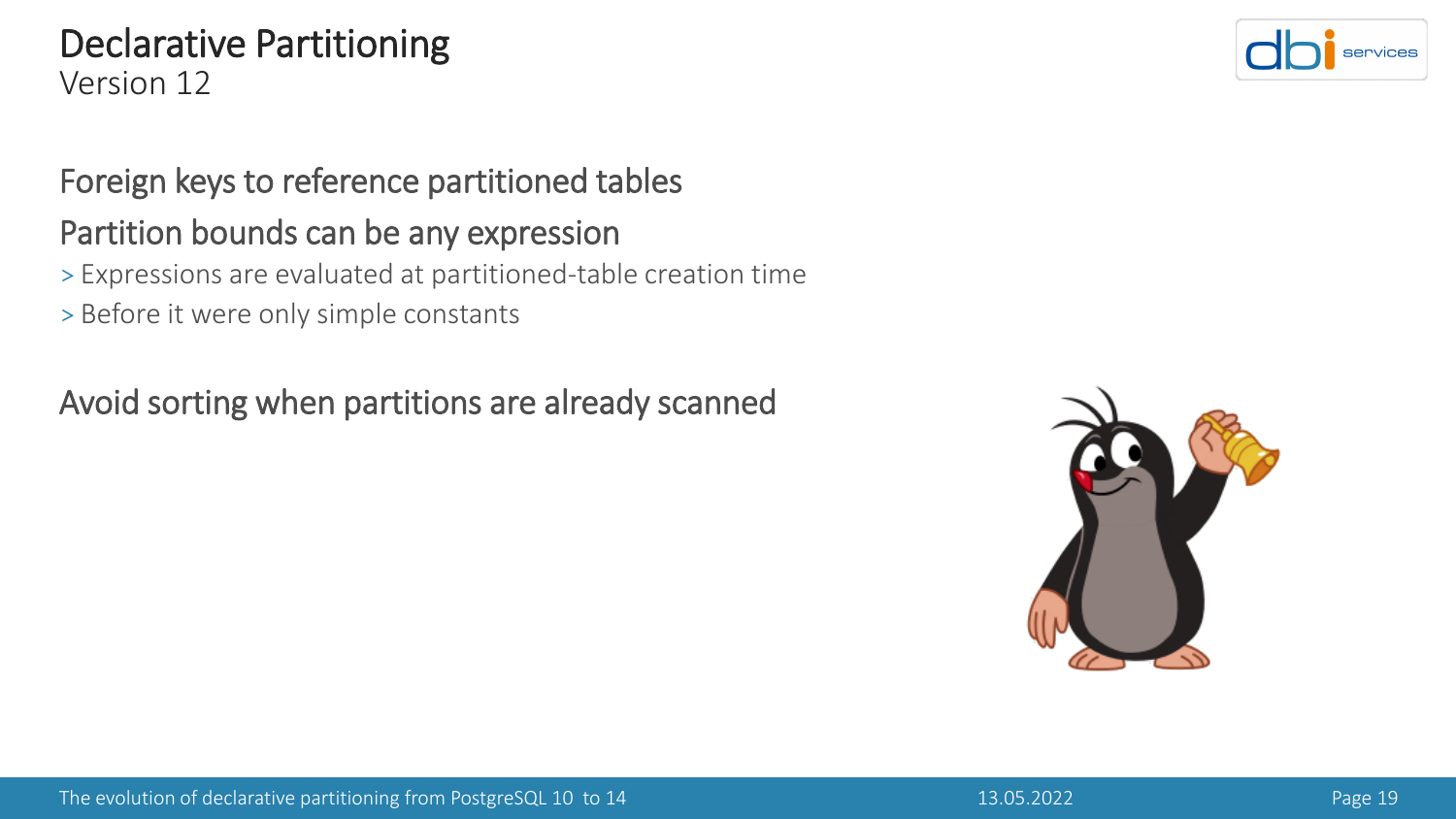#### The evolution of declarative partitioning from PostgreSQL 10 to 14 13.05.2022 13.05.2022 Page 20

#### Declarative Partitioning Version 13

#### Improvements

- > Better performance for queries on partitioned tables
- > Partition wise join happens more frequently
- > Partition pruning happens more frequently
- > Prevent dropping a tablespace referenced by partition relation

#### **New**

- > Before ROW-LEVEL triggers
- > Logical replication of partitioned tables via publications
- > Logical replication into partitioned tables on subscribers
- >Whole-row variables used in partitioned expressions



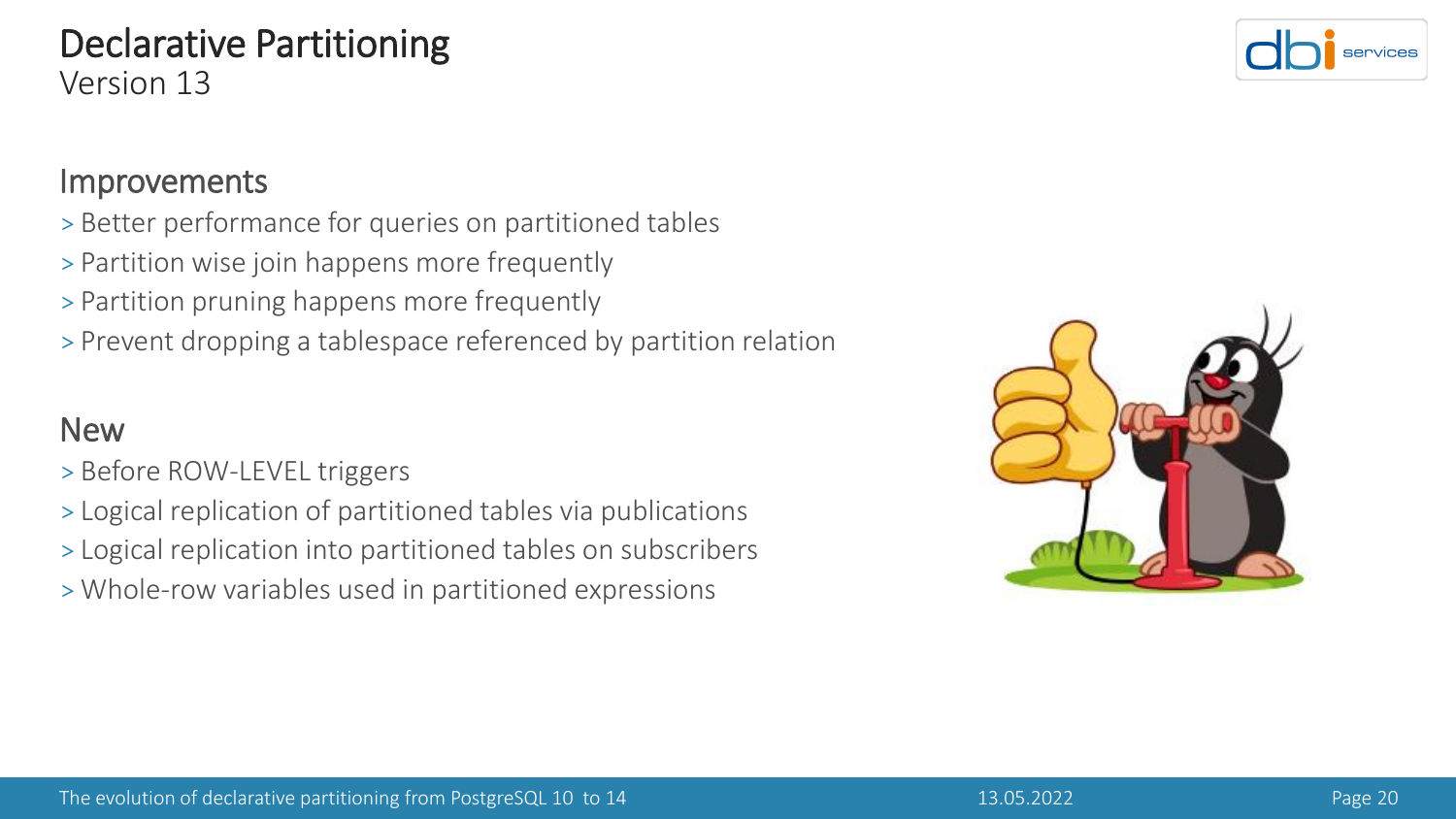Detach partitions without blocking

Improve performance of updates/deletes

>When only a few partitions are affected

\$ **ALTER TABLE...DETACH PARTITION...CONCURRENTLY;**



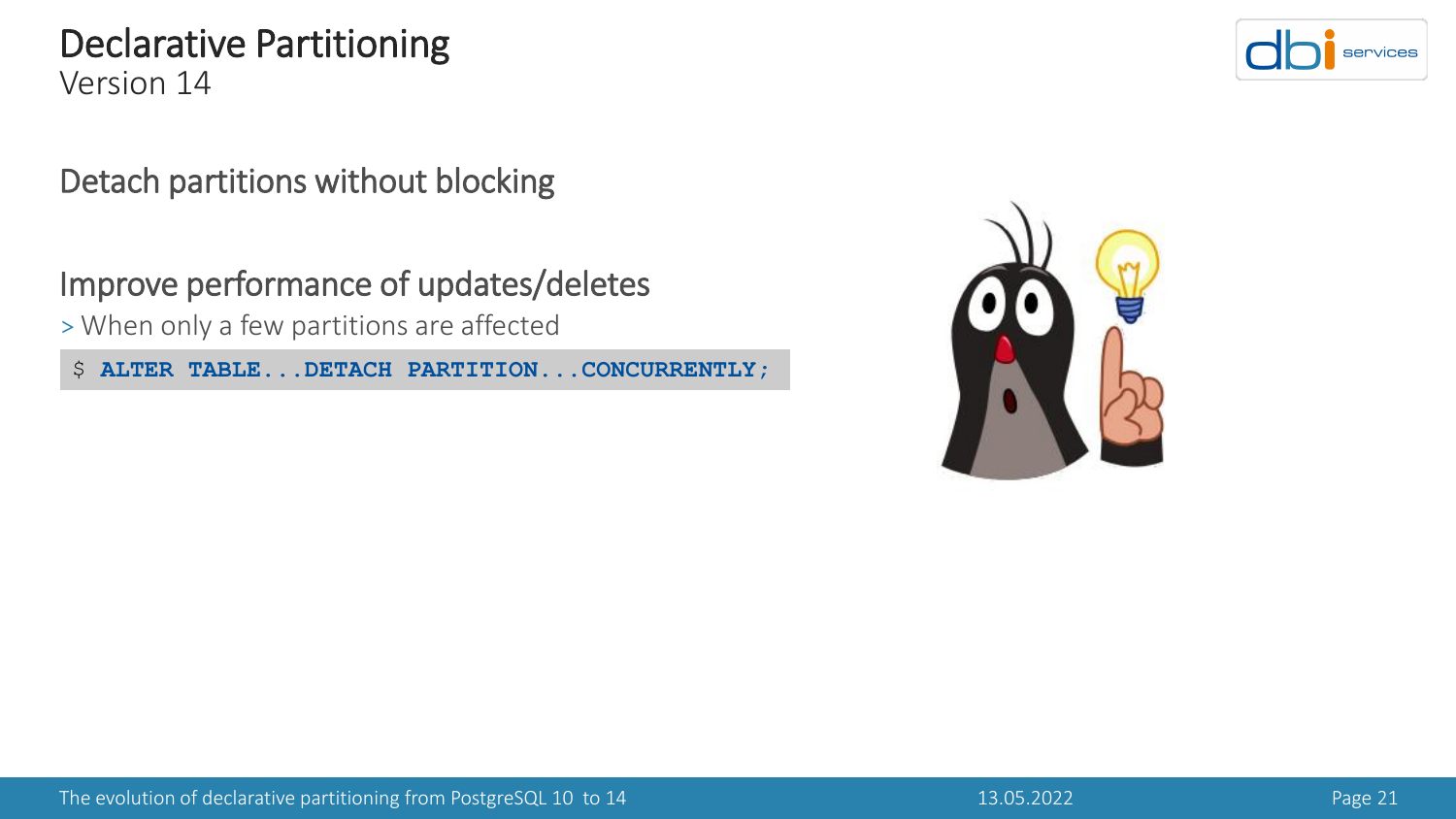







The evolution of declarative partitioning from PostgreSQL 10 to 14 13.05.2022 13.05.2022 Page 22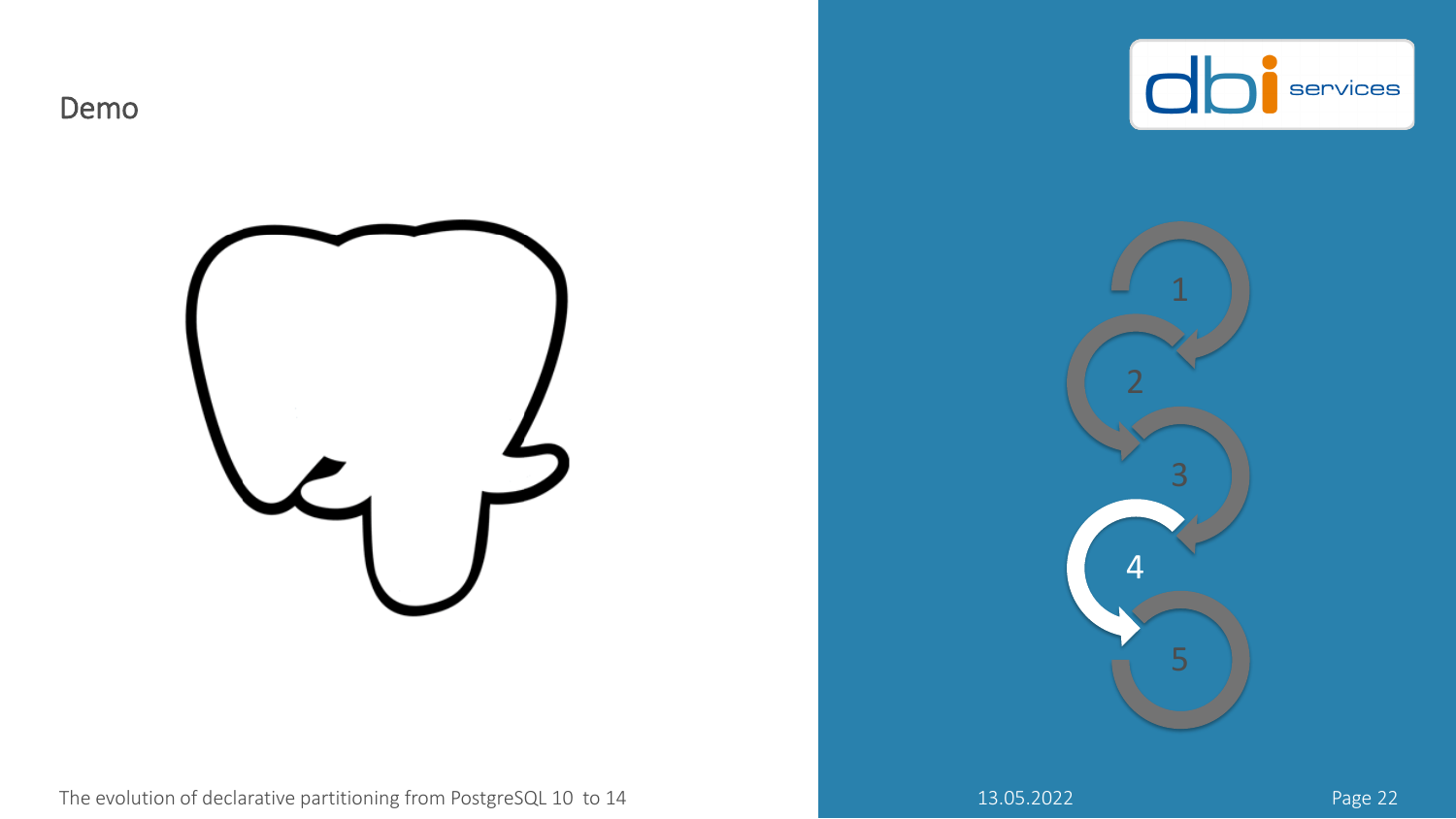



```
/* Create a simple table */
create table log_data ( id int, some_data varchar(10), ts date );
/* Create three table that inherits from log data */create table log_data_2020() inherits ( log_data );
create table log_data_2019() inherits ( log_data );
create table log_data_2018() inherits ( log_data );
/* Describe the table structure */
\d+ log_data_2020
\d+ log_data_2019
\d+ log_data_2018
\d+ log_data
```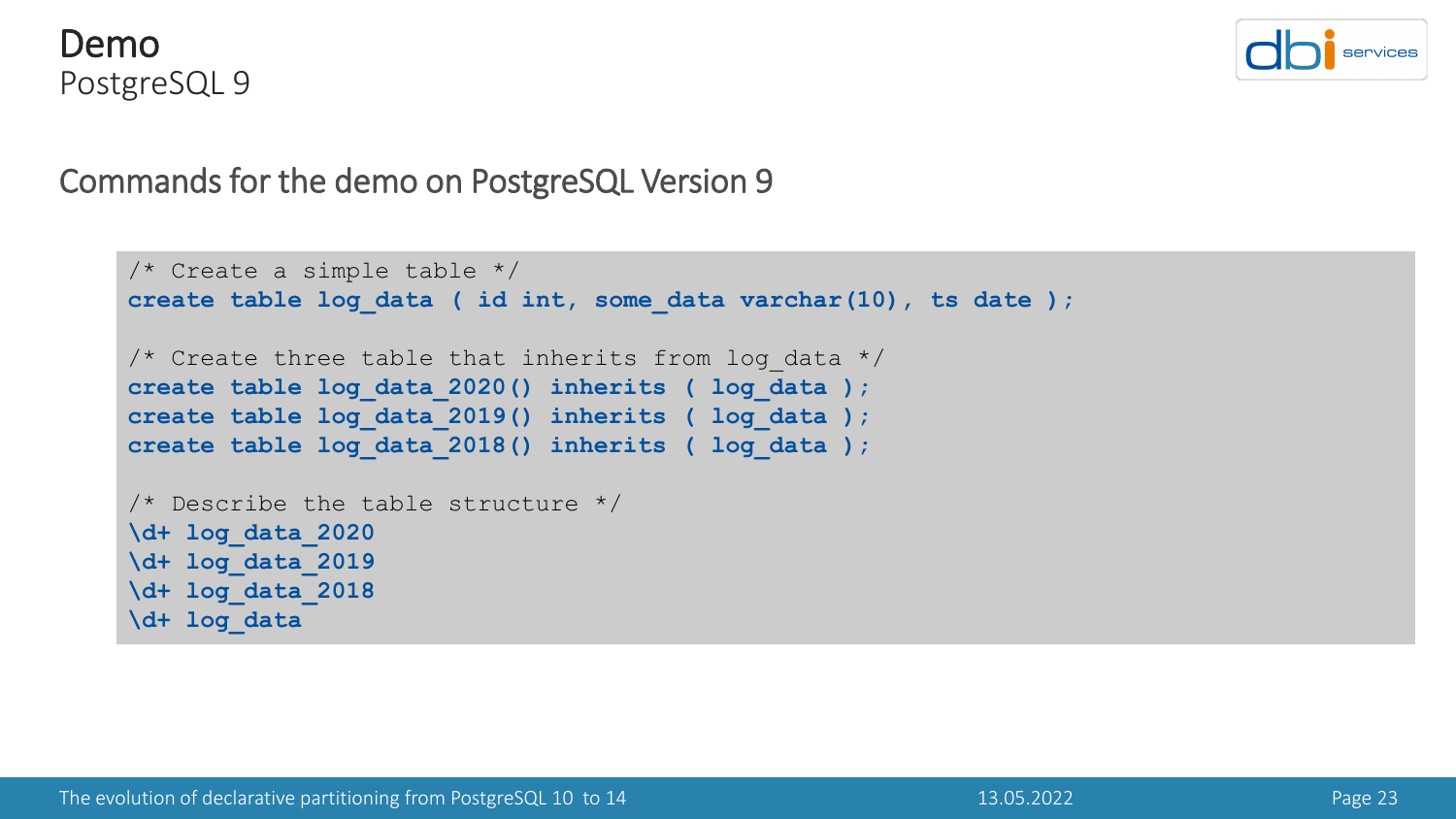



```
/* Create a function to split the data */CREATE OR REPLACE FUNCTION log_data_insert_trigger()
RETURNS TRIGGER AS $$
BEGIN
  IF ( NEW.ts >= DATE '2019.01.01' AND
    NEW.ts < DATE '2020-01-01' ) THEN INSERT INTO log_data_2019 VALUES (NEW.*);
 ELSIF ( NEW.ts >= DATE '2020-01-01' AND
    NEW.ts < DATE '2021-01-01' ) THEN
       INSERT INTO log_data_2020 VALUES (NEW.*);
       ELSE
       RAISE EXCEPTION 'Date out of range!';
 END IF;
RETURN NULL;
END;
$$
LANGUAGE plpgsql;
```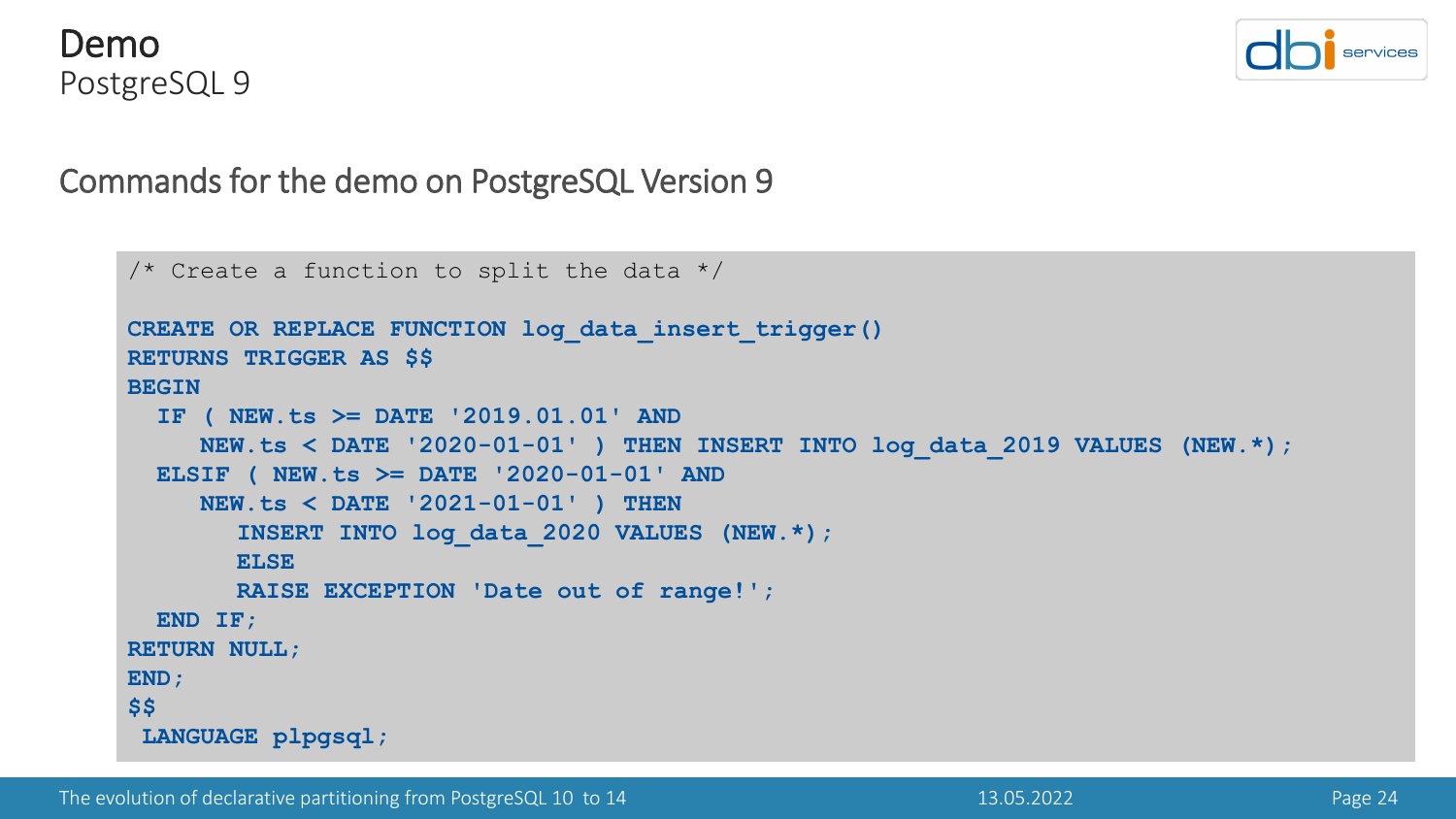



```
/* Create a trigger to split the data */CREATE TRIGGER insert_log_data_trigger
  BEFORE INSERT ON log_data
FOR EACH ROW EXECUTE PROCEDURE log_data_insert_trigger();
/* Insert data into log_data */
insert into log_data values ( 1, 'aaaa', date('2019.03.03'));
insert into log_data values ( 2, 'aaaa', date('2020.03.03'));
insert into log_data values ( 2, 'aaaa', date('2021.03.03'));
/* See the data spreading */select * from log_data;
select * from log_data_2019;
select * from log_data_2020;
explain analyze select * from log_data where ts = date ('2020.03.03');
```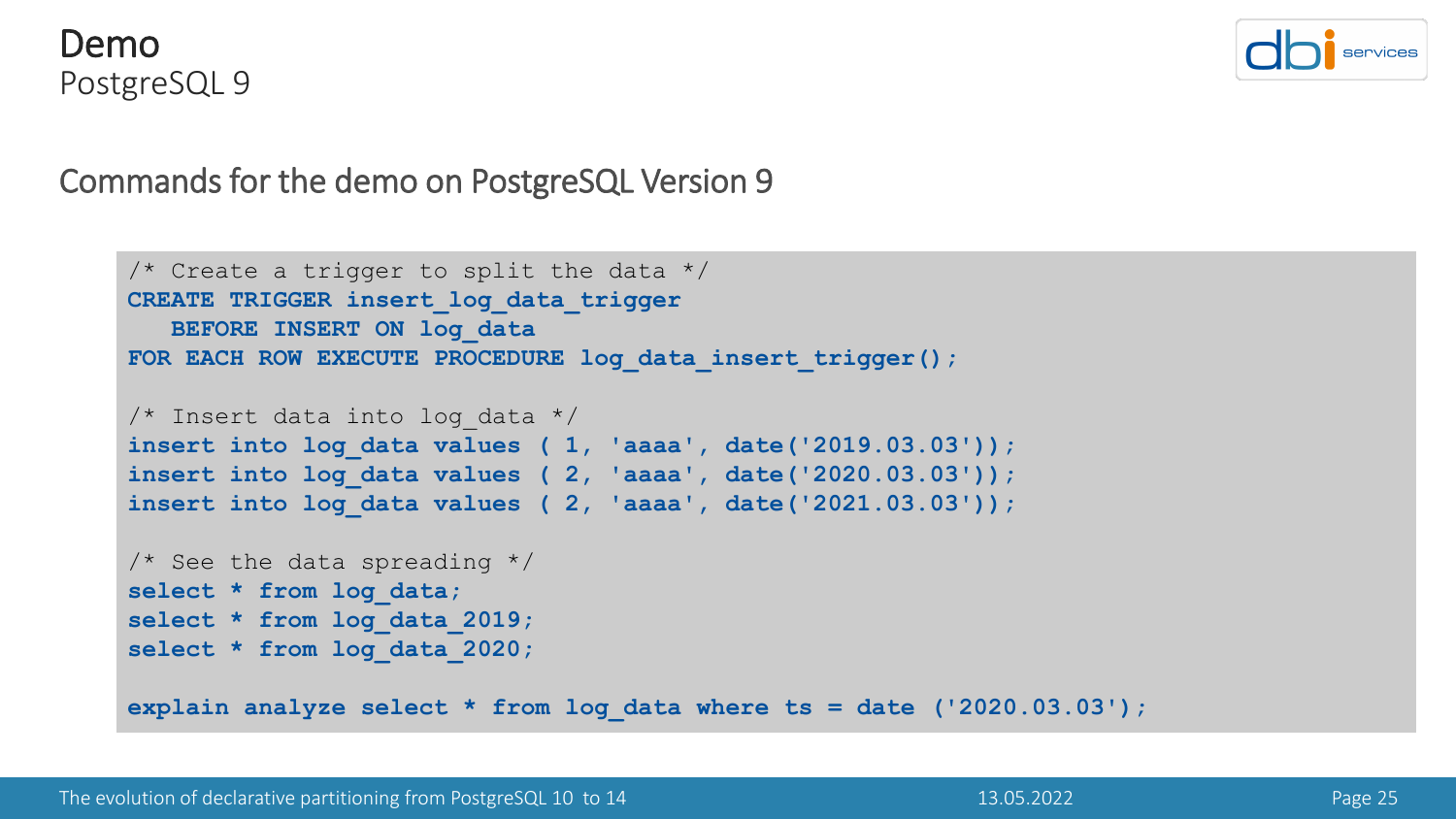#### Demo PostgreSQL 10



#### Commands for the demo on PostgreSQL Version 10

 $\frac{1}{2}$  Select the smallest and biggest date to know how to partition  $\frac{1}{2}$ select min(date of stop), max(date of stop) from mv traffic violations; /\* Create a table with range partitioning on column date of stop  $*/$ **create table traffic\_violations\_p ( seqid text, date\_of\_stop date not null, time\_of\_stop time, agency text , subagency text, description text, location text, latitude numeric, longitude numeric , accident text, belts Boolean, personal\_injury Boolean, property\_damage Boolean , fatal Boolean, commercial\_license Boolean, hazmat Boolean, commercial\_vehicle Boolean , alcohol Boolean, workzone boolean, state text, vehicletype text, year smallint , make text, model text, color text, violation\_type text, charge text, article text , contributed\_to\_accident Boolean , race text, gender text, driver\_city text , driver\_state text, dl\_state text, arrest\_type text , geolocation point , council\_districts smallint, councils smallint , communities smallint, zip\_codes smallint, municipalities smallint) partition by range (date\_of\_stop);**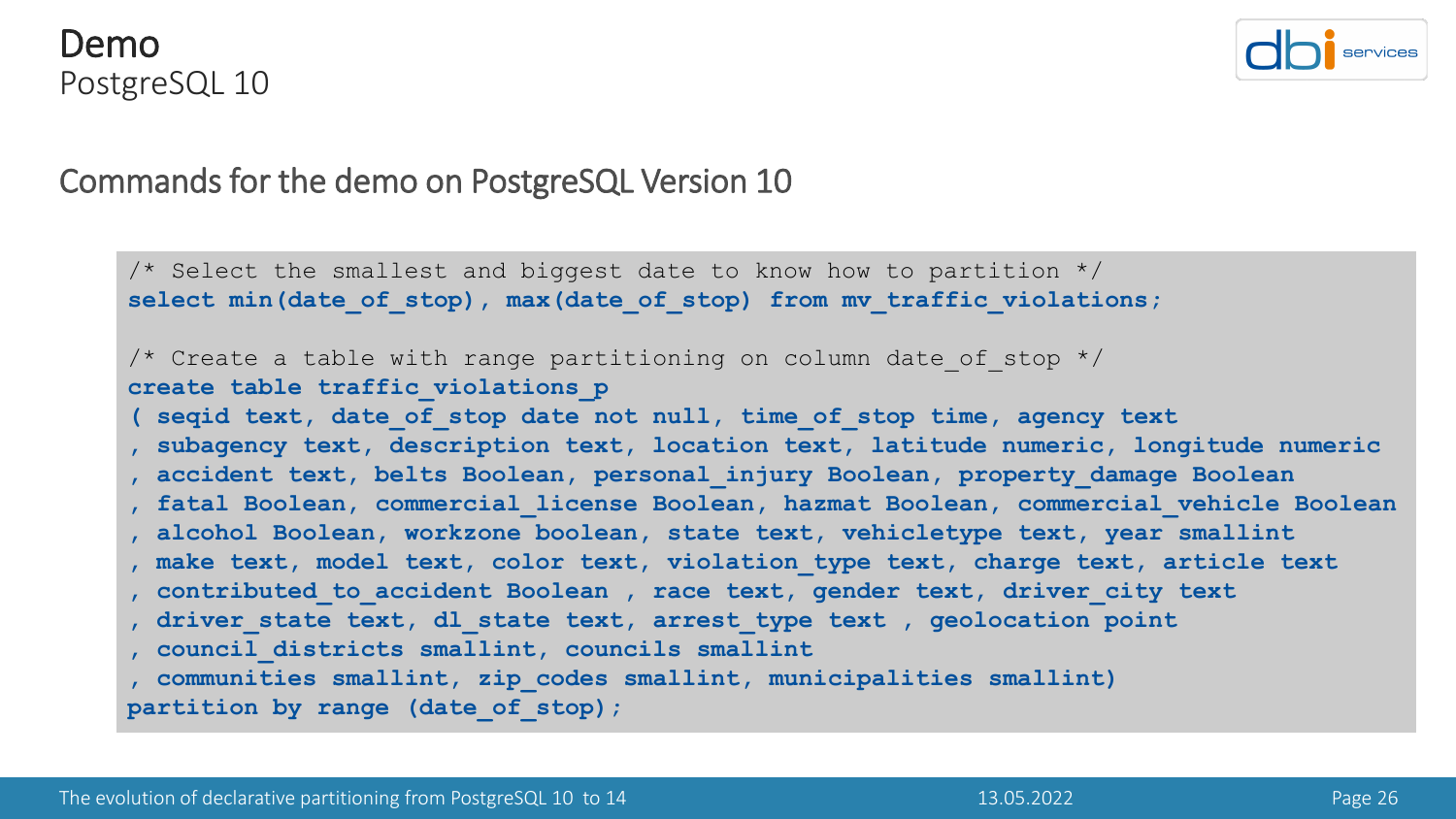



```
/* Check the table structure */\d traffic_violations_p
/* Create the table partitions */create table traffic_violations_p_2012
partition of traffic violations p
for values from ('2012-01-01') to ('2013-01-01');
create table traffic_violations_p_2013
partition of traffic_violations_p
for values from ('2013-01-01') to ('2014-01-01');
create table traffic_violations_p_2014
partition of traffic_violations_p
for values from ('2014-01-01') to ('2015-01-01');
```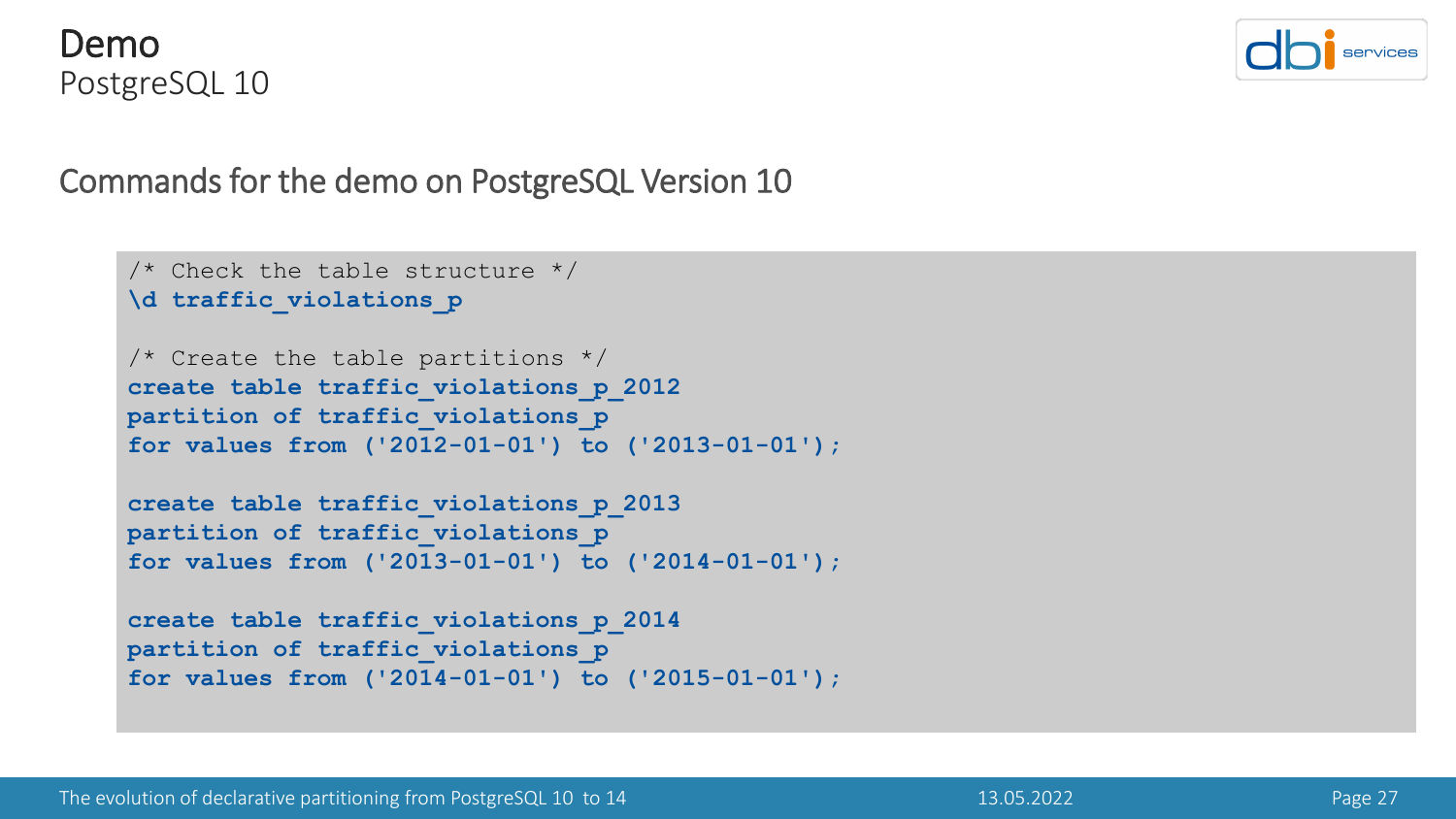



```
create table traffic_violations_p_2015
partition of traffic_violations_p
for values from ('2015-01-01') to ('2016-01-01');
create table traffic_violations_p_2016
partition of traffic violations p
for values from ('2016-01-01') to ('2017-01-01');
create table traffic_violations_p_2017
partition of traffic_violations_p
for values from ('2017-01-01') to ('2018-01-01');
create table traffic_violations_p_2018
```

```
partition of traffic violations p
for values from ('2018-01-01') to ('2019-01-01');
```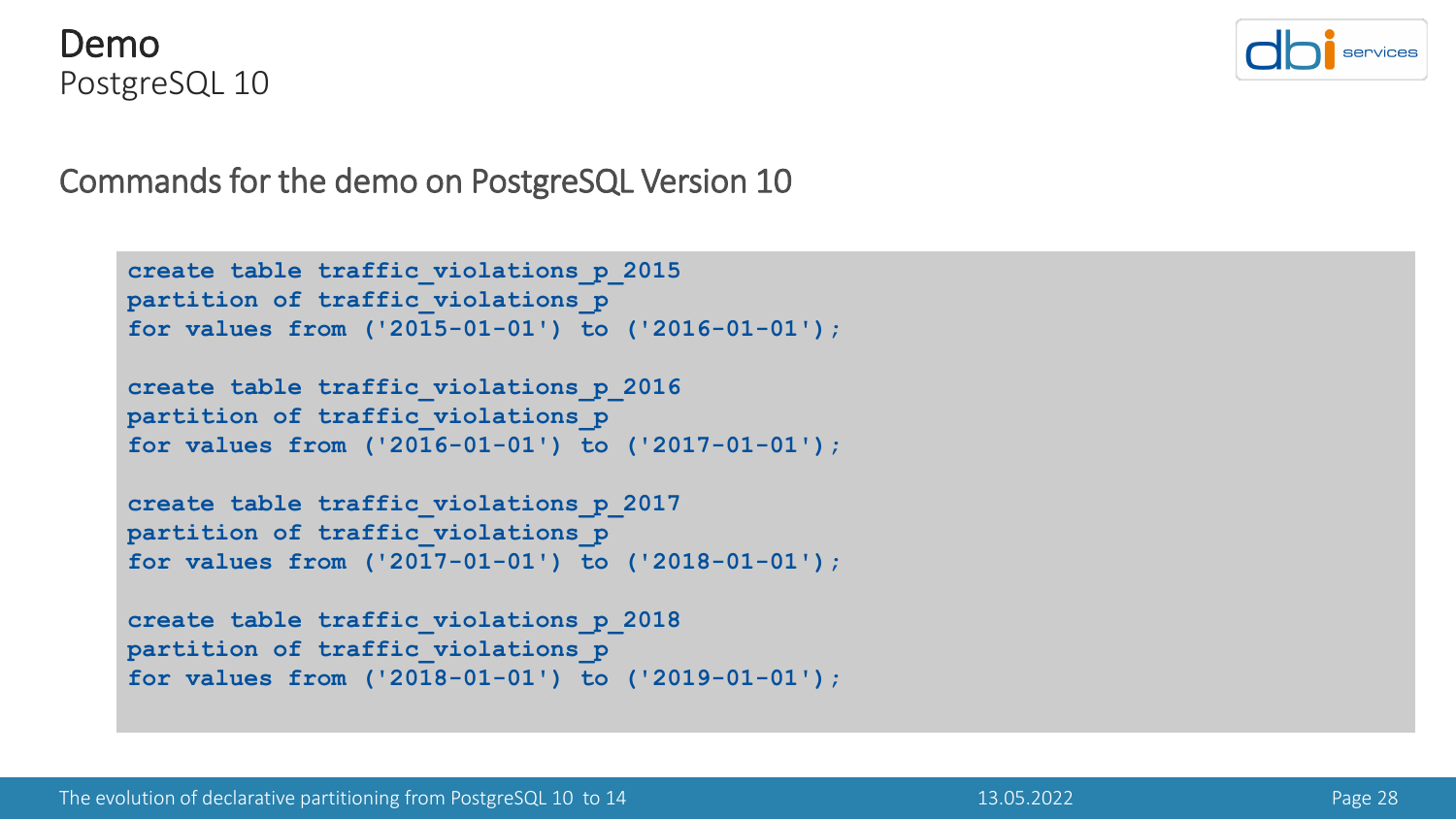



```
create table traffic_violations_p_2019
partition of traffic_violations_p
for values from ('2019-01-01') to ('2020-01-01');
create table traffic_violations_p_2020
partition of traffic_violations_p
for values from ('2020-01-01') to ('2021-01-01');
\frac{1}{x} Insert the data \frac{x}{x}insert into traffic violations p select * from mv traffic violations;
/* Insert data that does not fit into any partition 
(won't work because of missing default partition) */
insert into traffic violations p (date of Stop) values ( now() );
```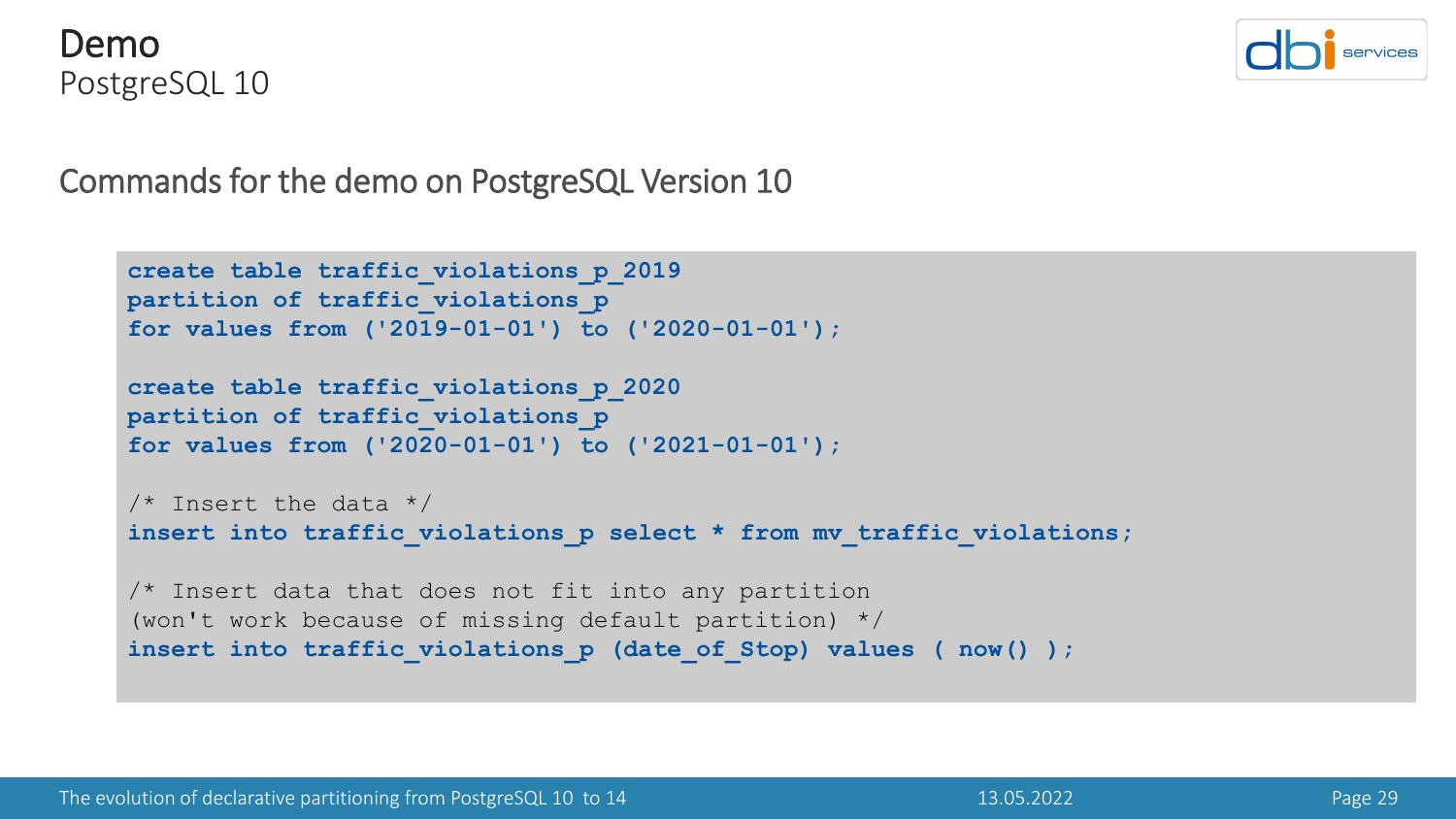#### Demo PostgreSQL 10



```
/* Check the spreading in the partitions */select count(*) from traffic violations p 2012;
select count(*) from traffic violations p 2013;
select count(*) from traffic violations p 2014;
select count(*) from traffic violations p 2015;
select count(*) from traffic violations p 2016;
select count(*) from traffic violations p 2017;
select count(*) from traffic violations p 2018;
select count(*) from traffic violations p 2019;
select count(*) from traffic violations p 2020;
```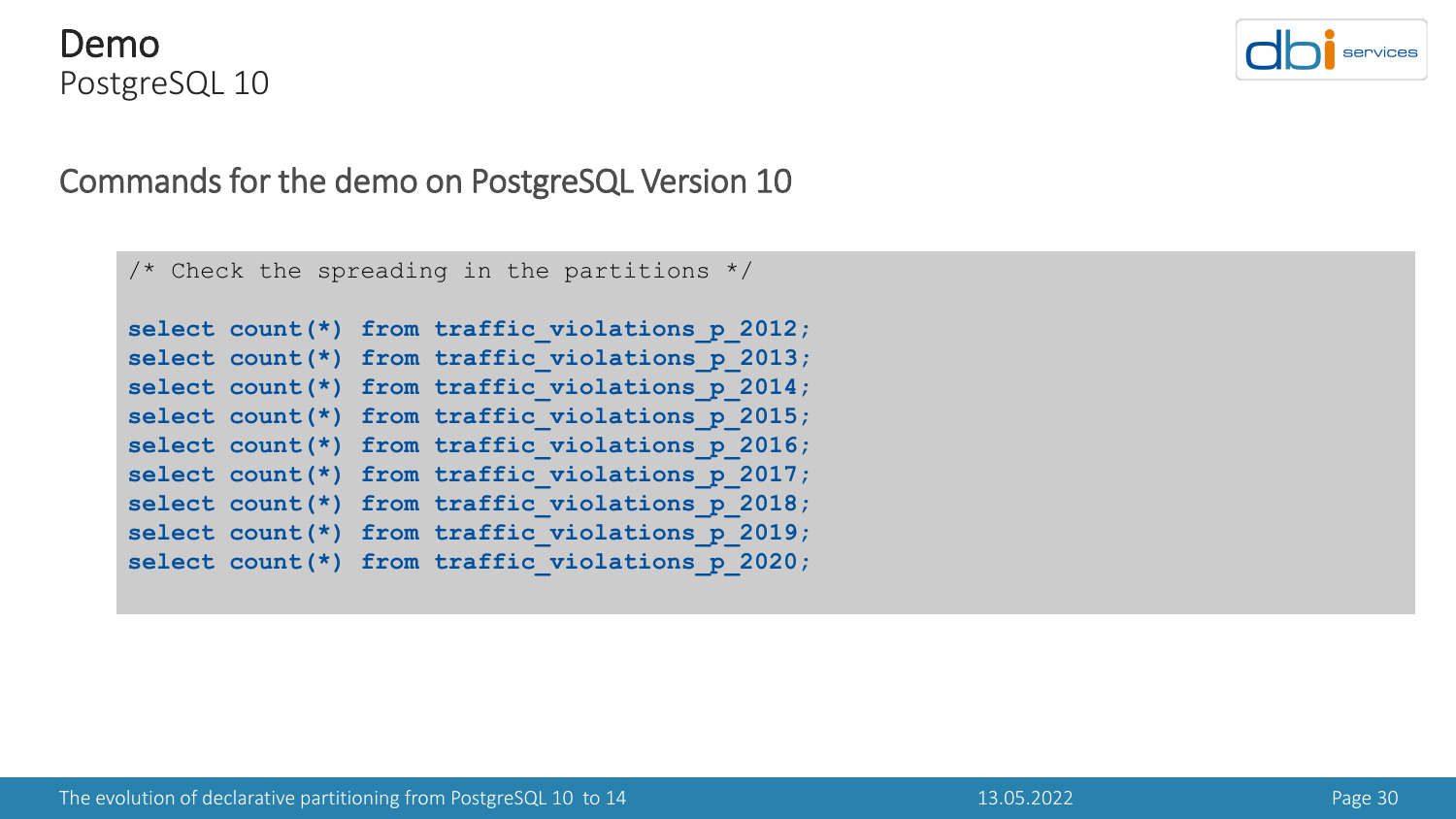



```
/* As comparison for partition pruning in Version 11 check 
the explain plans in Version 10 */
explain select count(*) 
   from traffic_violations_p
   where date of stop = date('02-FEB-2013');
explain analyze
select count(*)
  from traffic_violations_p
where date_of_stop = (select to_date('01.01.2014','DD.MM.YYYY'));
```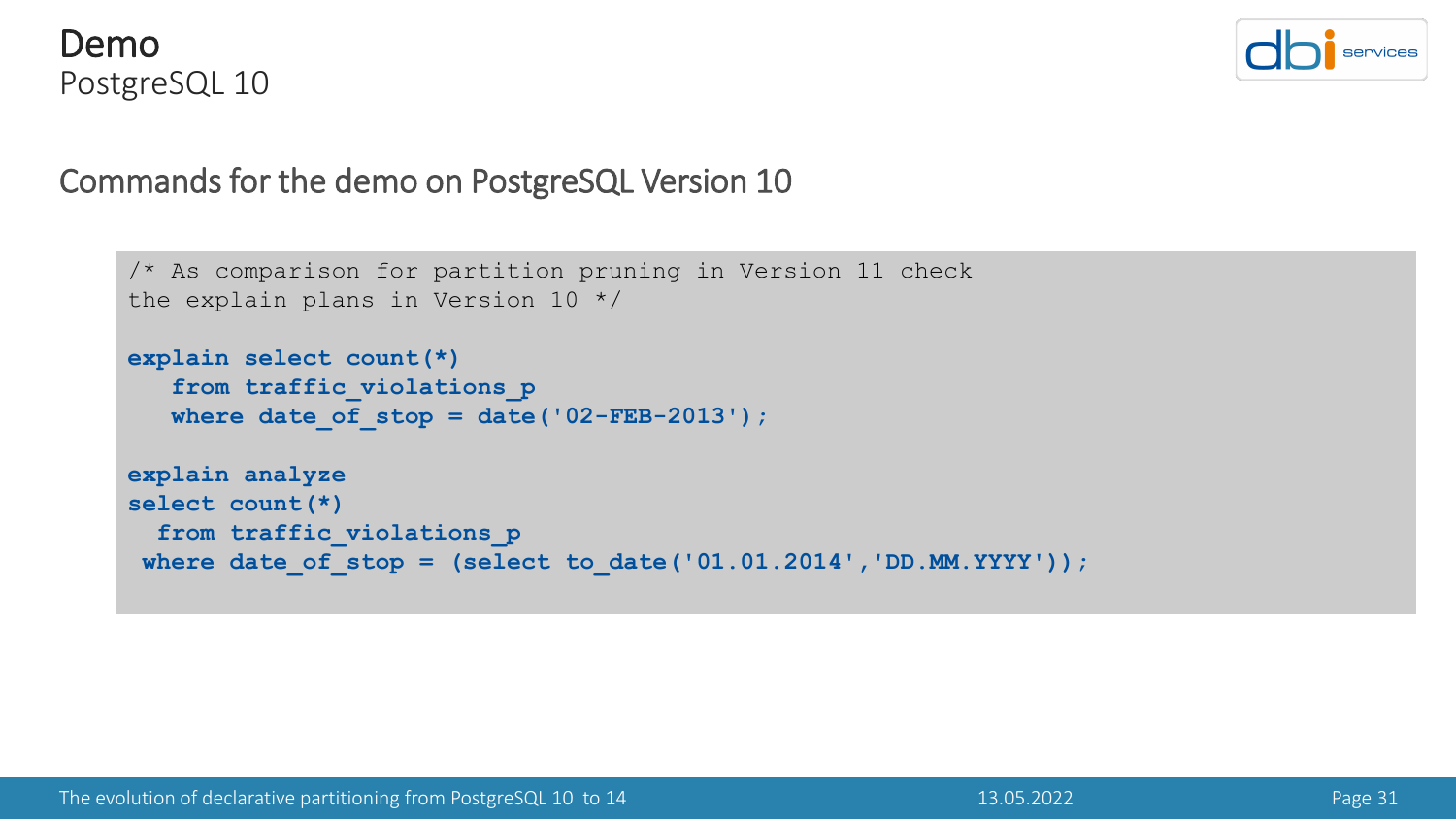



```
/* Create default partition */
create table traffic_violations_p_default partition of traffic_violations_p default;
/* Insert Data into Default partition */
insert into traffic violations p (date of Stop) values ( now() );
\frac{1}{2} Check the data spreading \frac{x}{2}select count(*) from traffic violations p 2012;
select count(*) from traffic violations p 2013;
select count(*) from traffic violations p 2014;
select count(*) from traffic violations p 2015;
select count(*) from traffic violations p 2016;
select count(*) from traffic violations p 2017;
select count(*) from traffic violations p 2018;
select count(*) from traffic violations p 2019;
select count(*) from traffic violations p 2020;
select count(*) from traffic violations p default;
```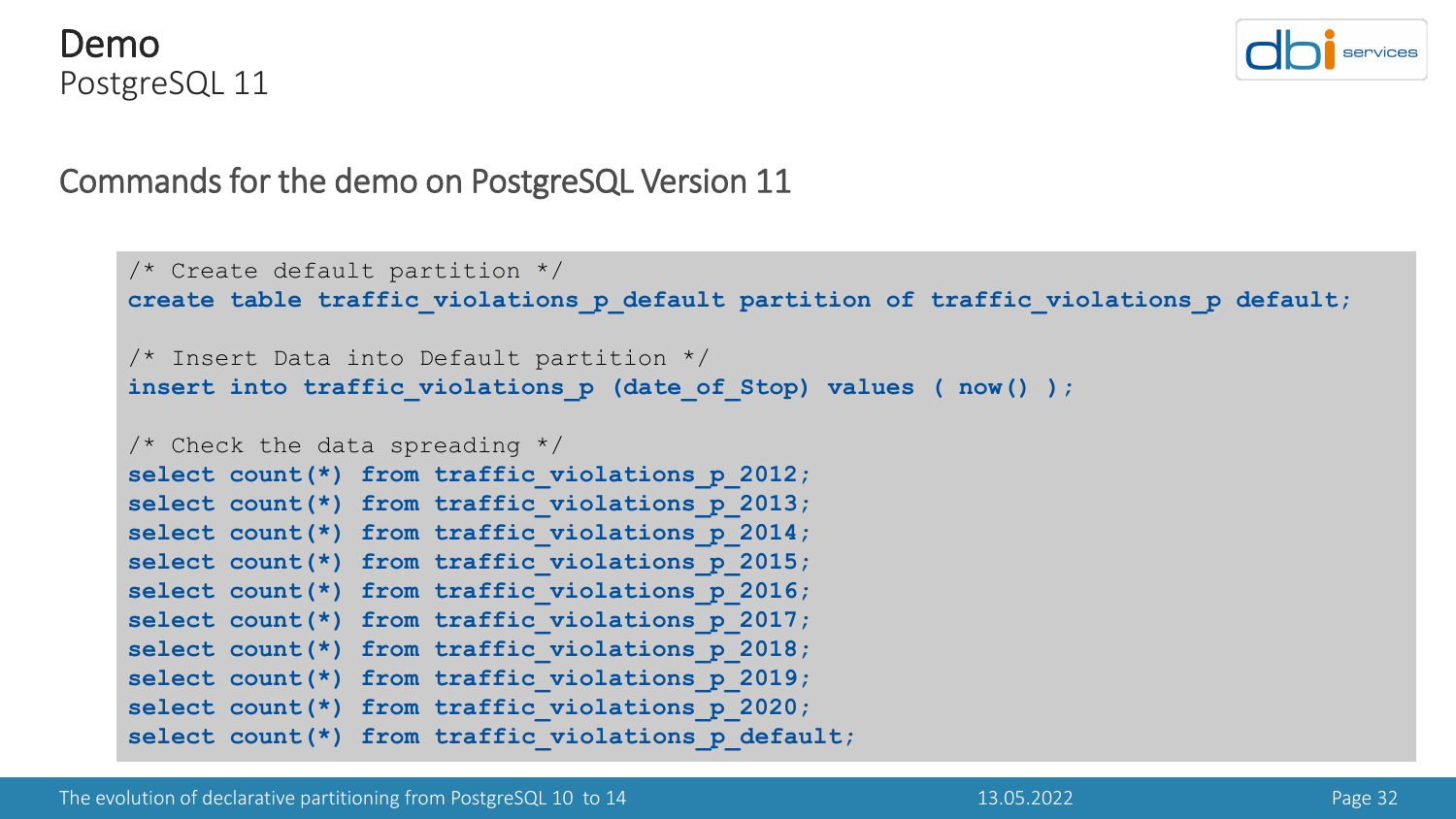#### Demo PostgreSQL 11



```
/* Create a table with Hash Partioning */
create table t_part_hash ( id int primary key, dummy text)
partition by hash (id);
/* Create the hash partitions */create table t_part_hash_p1 partition of t_part_hash
for values with (modulus 5, remainder 0);
create table t_part_hash_p2 partition of t_part_hash
for values with (modulus 5, remainder 1);
create table t_part_hash_p3 partition of t_part_hash
for values with (modulus 5, remainder 2);
create table t_part_hash_p4 partition of t_part_hash
for values with (modulus 5, remainder 3);
create table t_part_hash_p5 partition of t_part_hash
for values with (modulus 5, remainder 4);
```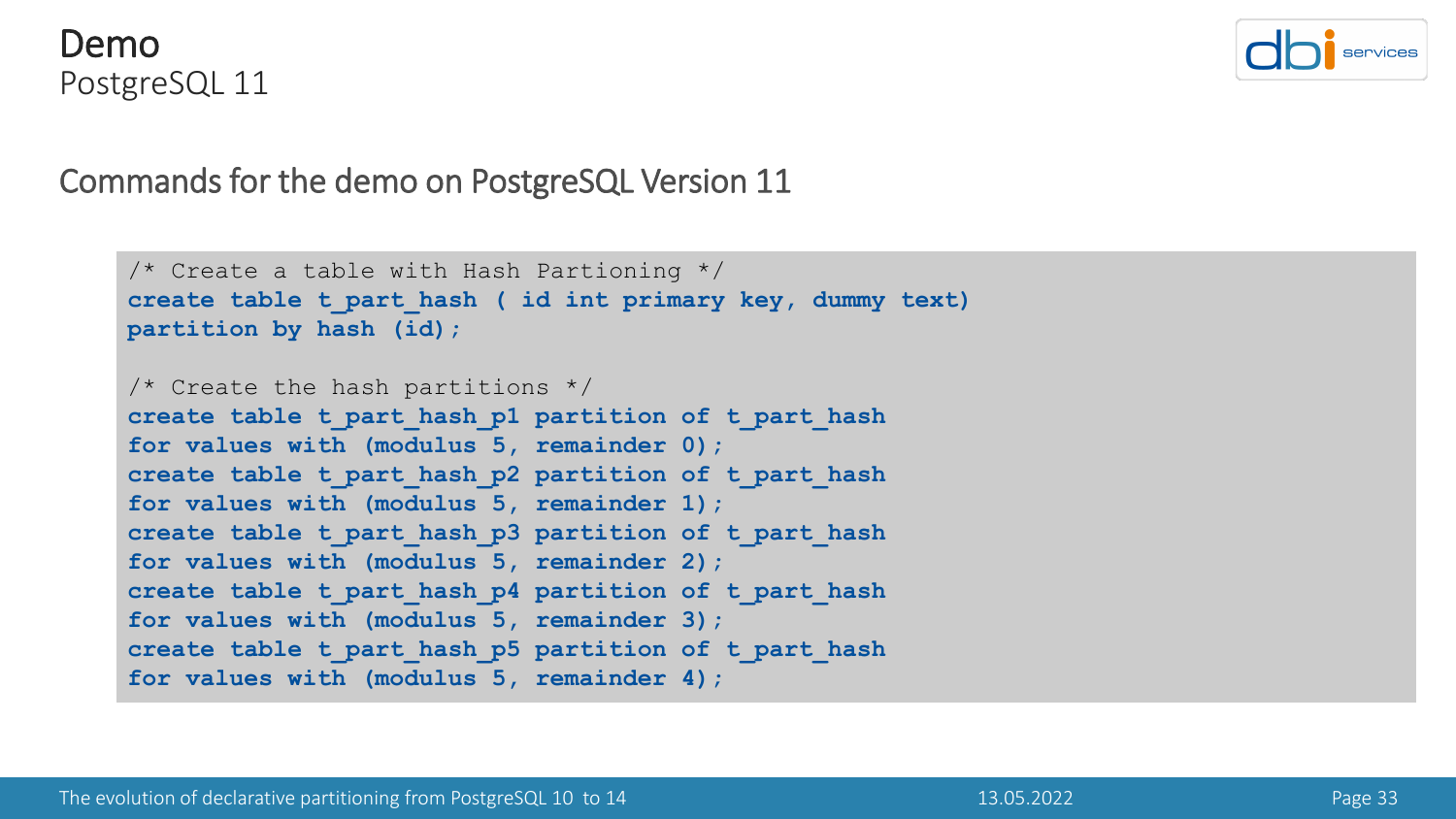



```
/* Insert data into hash table */
insert into t_part_hash (id, dummy)
       select a, md5(a::text) from generate_series(1,1000000) a;
/* Check data spreading across partitions */
select count(*) from t part hash p1;
select count(*) from t part hash p2;
select count(*) from t part hash p3;
select count(*) from t part hash p4;
select count(*) from t part hash p5;
/* Try to create a default partition.
Won't work, because there is no need for a default partition*/
create table t_part_hash_default
partition of t_part_hash default;
```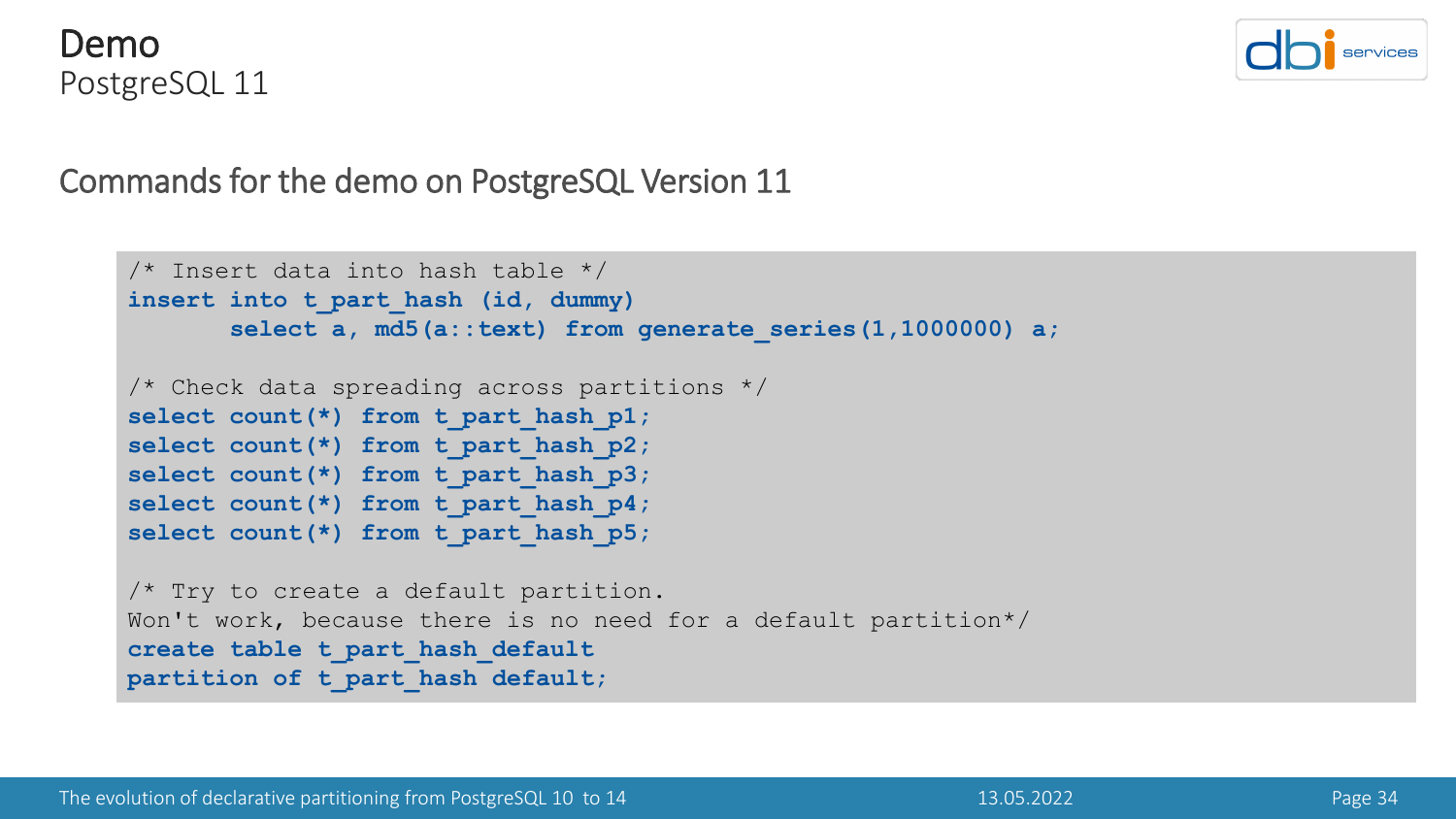



```
/* Create an unique index */
create unique index traffic violations seqid i on traffic violations p(seqid);
alter table traffic_violations_p add constraing traffic_violations_pk primary key 
(seqid);
/* Create an index*/
create index traffic violations seqid i on traffic violations p(seqid);
/* Create different indexes on different partitions */
create index traffic violations seqid i1 on traffic violations p 2018(seqid);
create index traffic_violations_seqid_i2 on 
traffic_violations_p_2019(seqid,date_of_stop);
```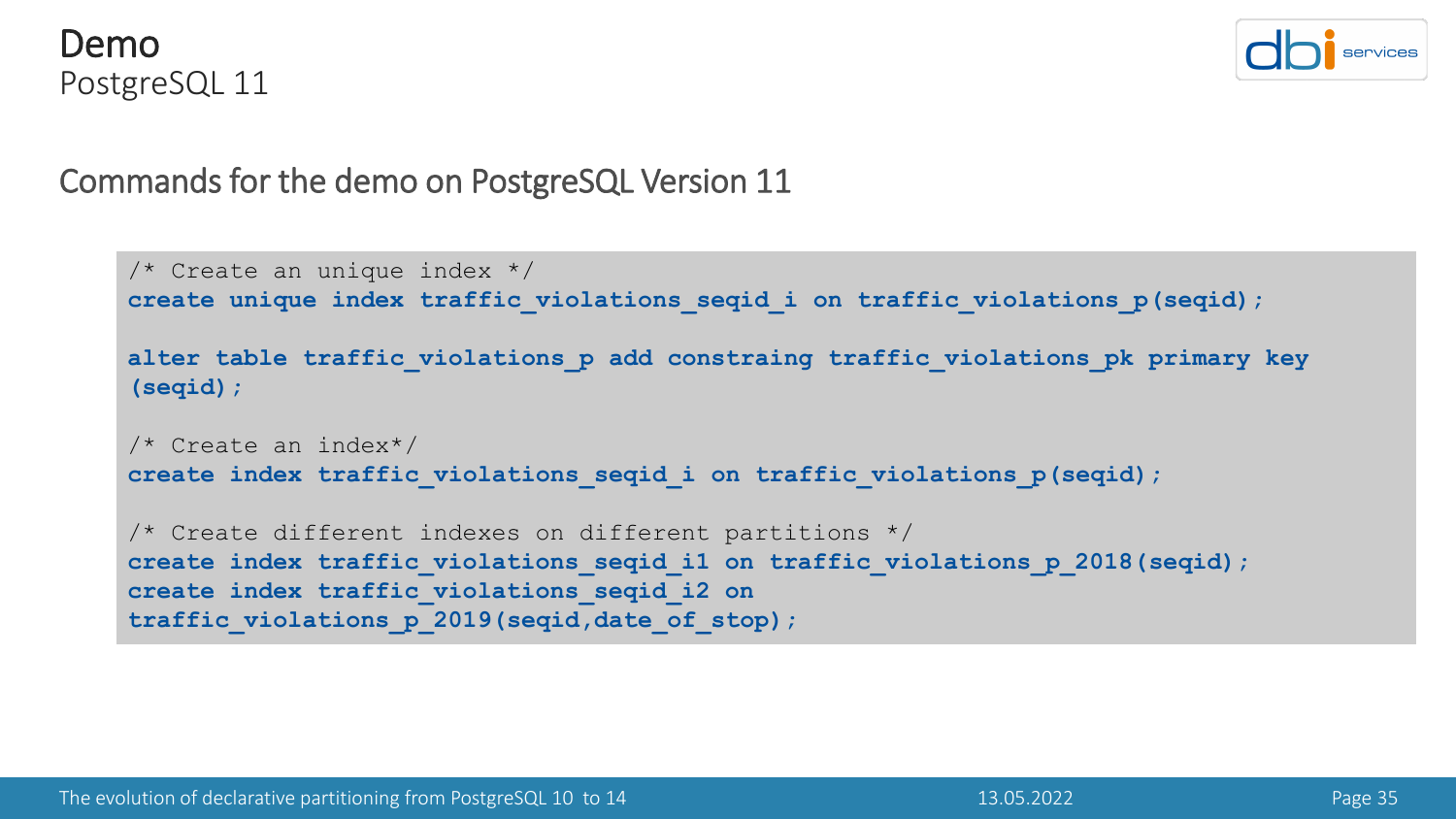



```
/* Update the Date of stop column to check automatic data movement */select count(*) from traffic violations p 2019;
select count(*) from traffic violations p 2020;
update traffic violations p set date of stop='2020-01-28' where date of stop='2019-01-
28';
select count(*) from traffic violations p 2019;
select count(*) from traffic violations p 2020;
```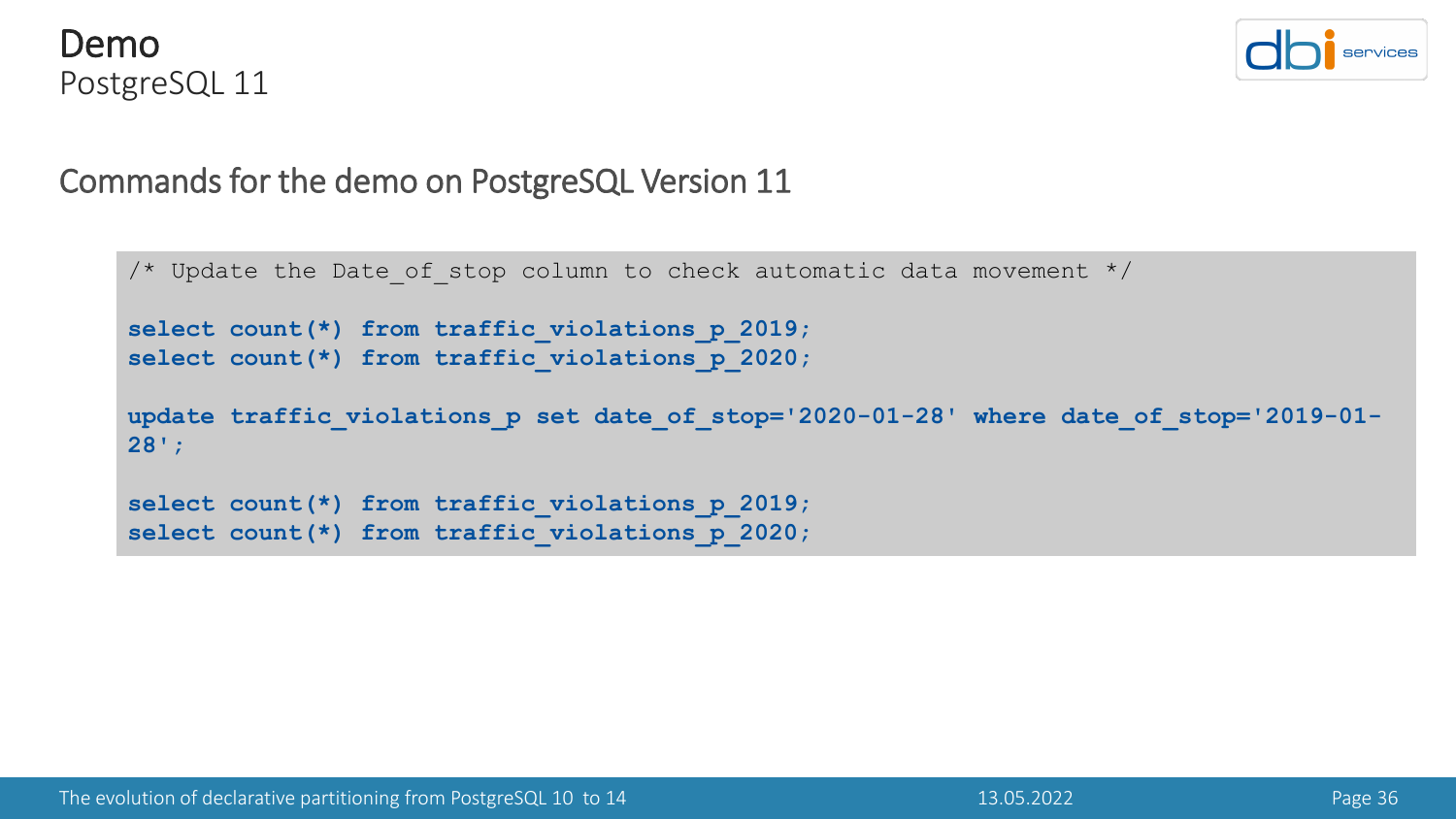



```
\frac{1}{x} Explain plans to see partition pruning in Version 11 */
explain select count(*) 
   from traffic_violations_p
   where date of stop = date('02-FEB-2013');
explain analyze
select count(*)
  from traffic_violations_p
where date_of_stop = (select to_date('01.01.2014','DD.MM.YYYY'));
```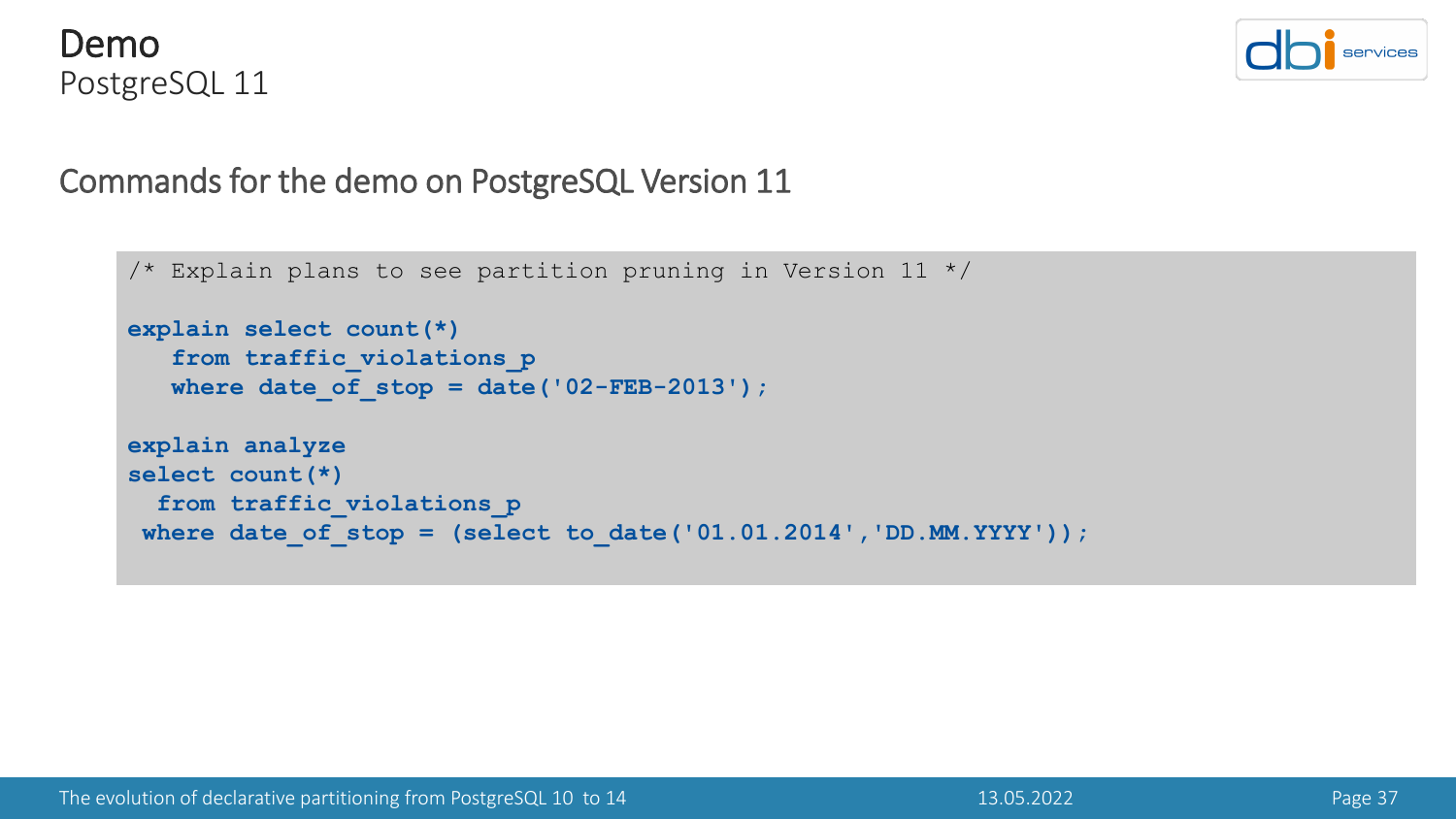



```
\prime* create a table, create an index and create te partitions */
CREATE TABLE postleitzahl (ORT text, ZUSATZ char(50), PLZ int, VORWAHL int, BUNDESLAND 
text) PARTITION BY RANGE (PLZ);
CREATE INDEX postleitzahl_i on postleitzahl(plz);
\prime* Create a table, an index, the partitions and subpartitions */
CREATE TABLE postleitzahl_0 partition of postleitzahl
     FOR VALUES FROM ('00001') to ('10000');
CREATE TABLE postleitzahl_2 partition of postleitzahl
     FOR VALUES FROM ('20001') to ('30000');
CREATE TABLE postleitzahl_3 partition of postleitzahl
     FOR VALUES FROM ('30001') to ('40000');
CREATE TABLE postleitzahl_4 partition of postleitzahl
     FOR VALUES FROM ('40001') to ('50000');
```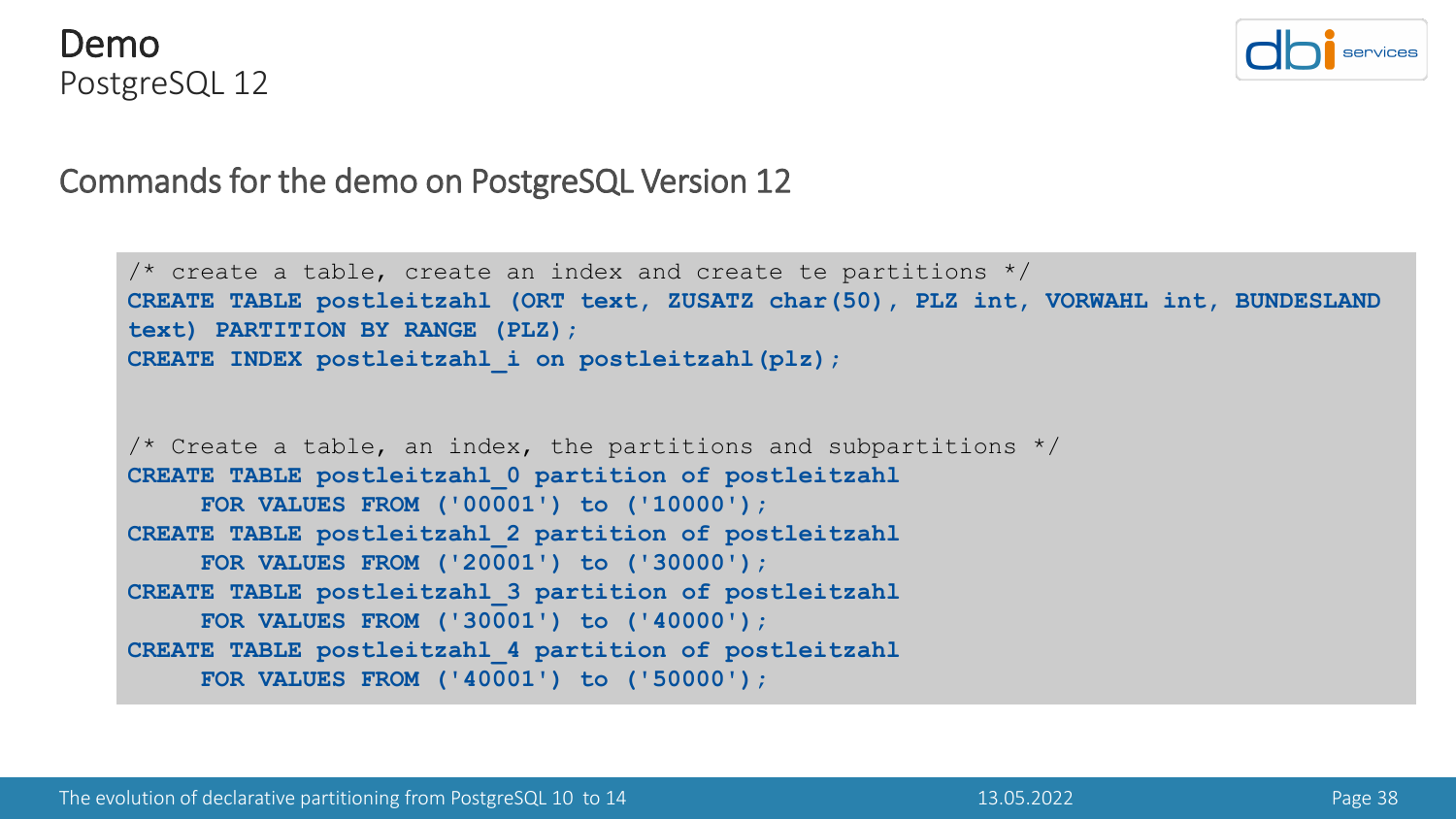#### Demo PostgreSQL 12



```
\frac{1}{2} Create a table, an index, the partitions and subpartitions \frac{*}{2}CREATE TABLE postleitzahl_5 partition of postleitzahl
     FOR VALUES FROM ('50001') to ('60000');
CREATE TABLE postleitzahl_6 partition of postleitzahl
     FOR VALUES FROM ('60001') to ('70000');
CREATE TABLE postleitzahl_7 partition of postleitzahl
     FOR VALUES FROM ('70001') to ('80000');
CREATE TABLE postleitzahl_8 partition of postleitzahl
     FOR VALUES FROM ('80001') to ('90000');
CREATE TABLE postleitzahl_9 partition of postleitzahl
     FOR VALUES FROM ('90001') to ('100000');
CREATE TABLE postleitzahl_default partition of postleitzahl default;
```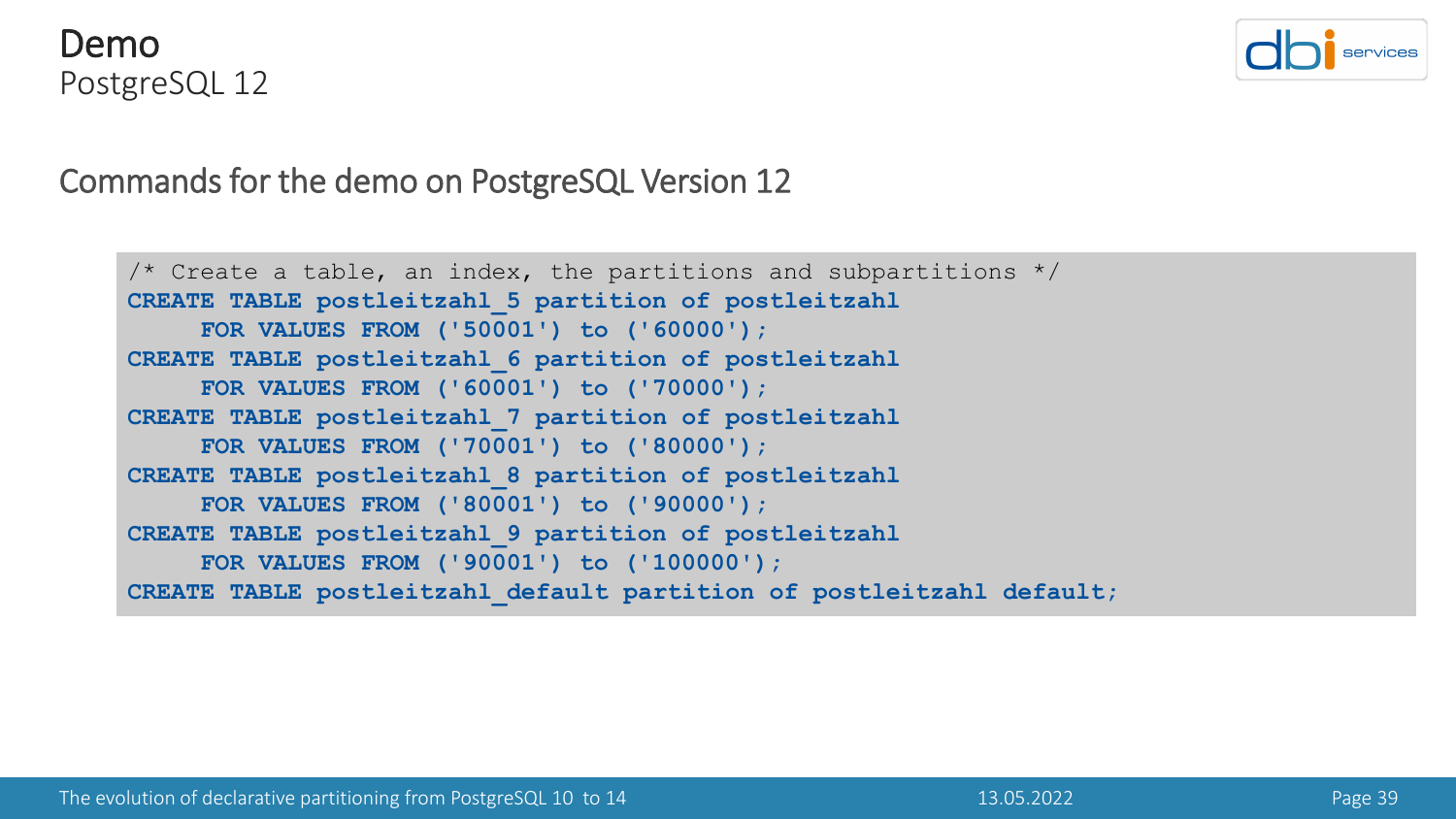



```
CREATE TABLE postleitzahl_1 partition of postleitzahl
     FOR VALUES FROM ('10001') to ('20000') partition by range (plz);
/* create two subpartitions */
CREATE TABLE postleitzahl_10_15 PARTITION OF postleitzahl_1
    FOR VALUES FROM ('10001') to ('15000');
CREATE TABLE postleitzahl_16_20 PARTITION OF postleitzahl_1
     FOR VALUES FROM ('15001') to ('20000');
/* Insert the data into the tables */
copy postleitzahl
from '/home/postgres/plz_de.csv'
delimiter ';'
CSV HEADER;
```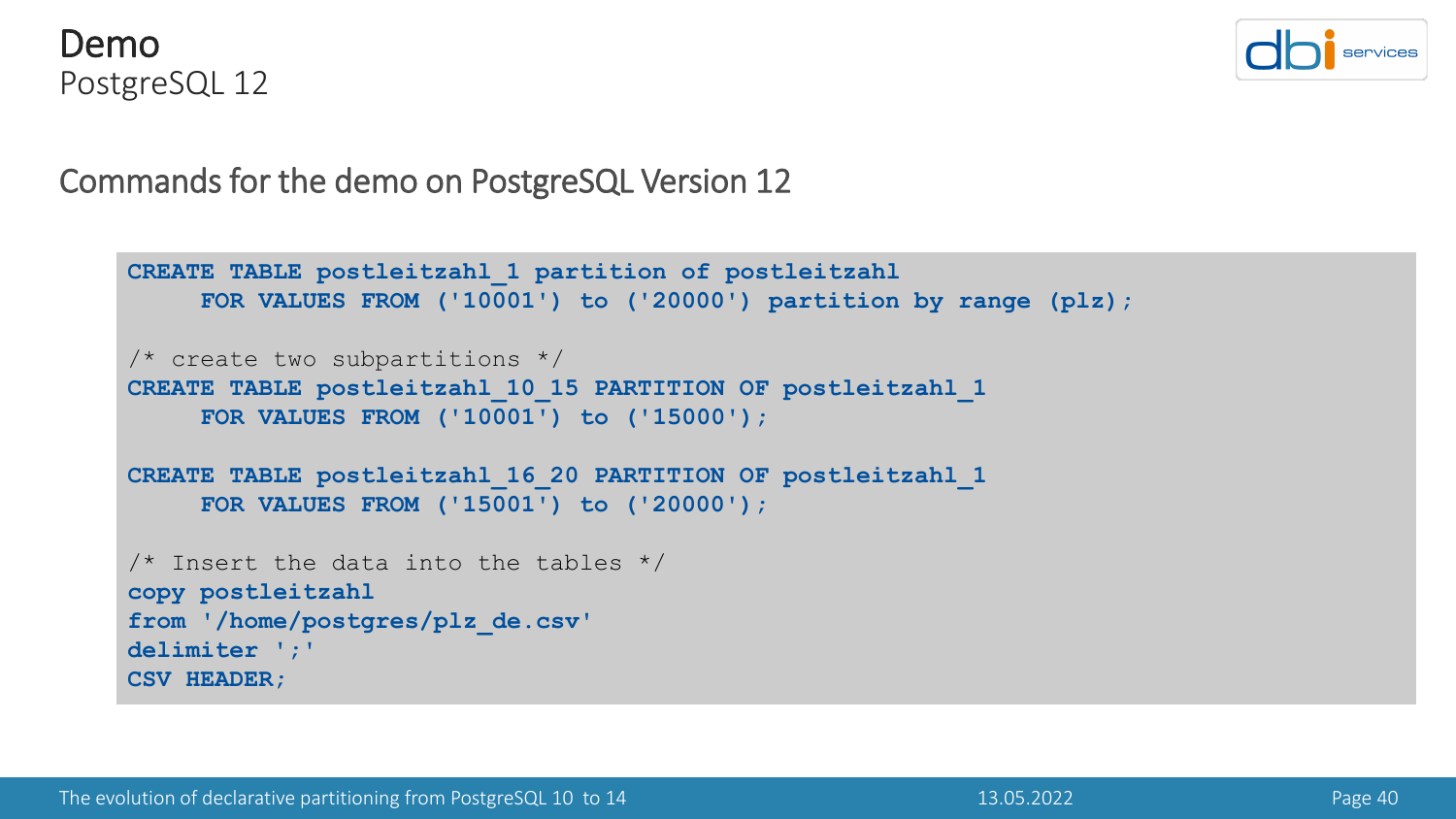



```
\prime* Select the data from the top table to the subpartition \primeselect count(*) from postleitzahl;
select count(*) from postleitzahl_0;
select count(*) from postleitzahl_1;
select count(*) from postleitzahl_2;
select count(*) from postleitzahl_3;
select count(*) from postleitzahl 4;
select count(*) from postleitzahl_5;
select count(*) from postleitzahl_6;
select count(*) from postleitzahl_7;
select count(*) from postleitzahl 8;
select count(*) from postleitzahl_9;
select count(*) from postleitzahl default;
```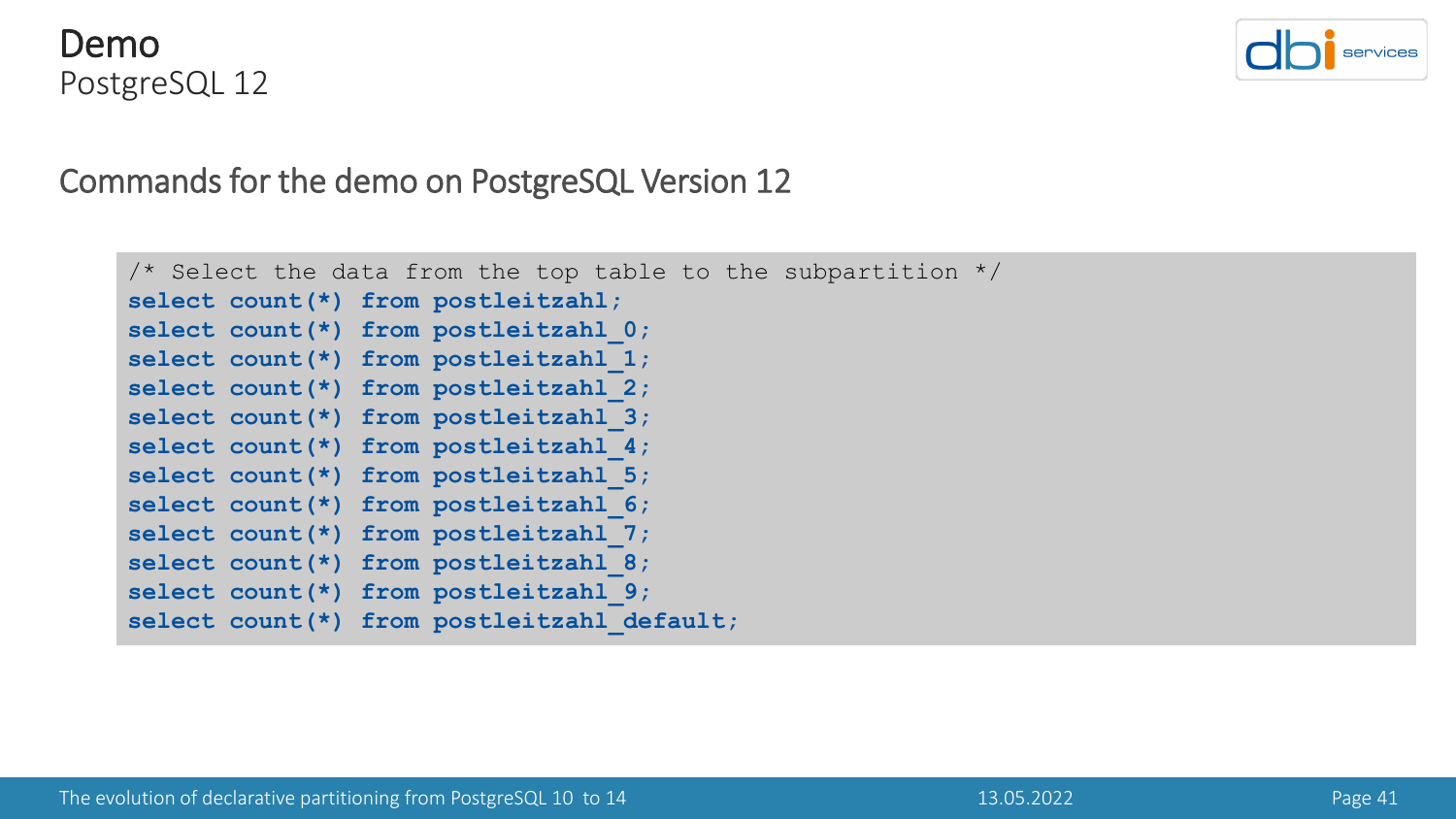



```
/* Use the new feature pg_partition_tree*/
SELECT * FROM pg partition tree('postleitzahl');
SELECT * FROM pg_partition_tree('postleitzahl_1');
SELECT * FROM pg_partition_tree('postleitzahl_2');
SELECT * FROM pg_partition_tree('postleitzahl_i');
```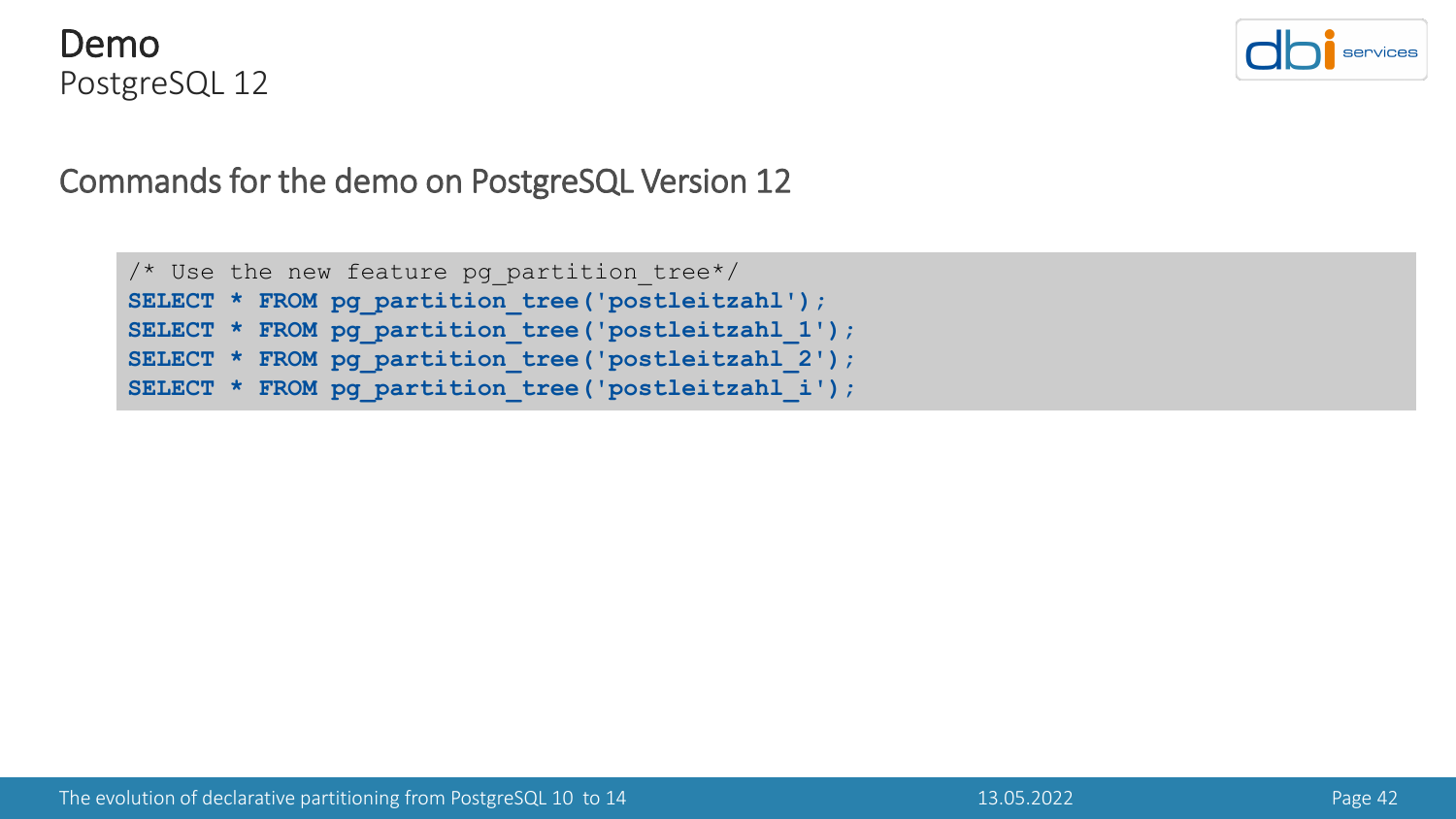



```
/* Use the new feature pg_partition_root*/
select * FROM pg partition root('postleitzahl 1');
/* Use the new feature pg partition ancestors*/
select * FROM pg_partition_ancestors('postleitzahl_10_15');
/* Use the new feature \dP*/
\dP
\dP postleitzahl
\dP postleitzahl_i
```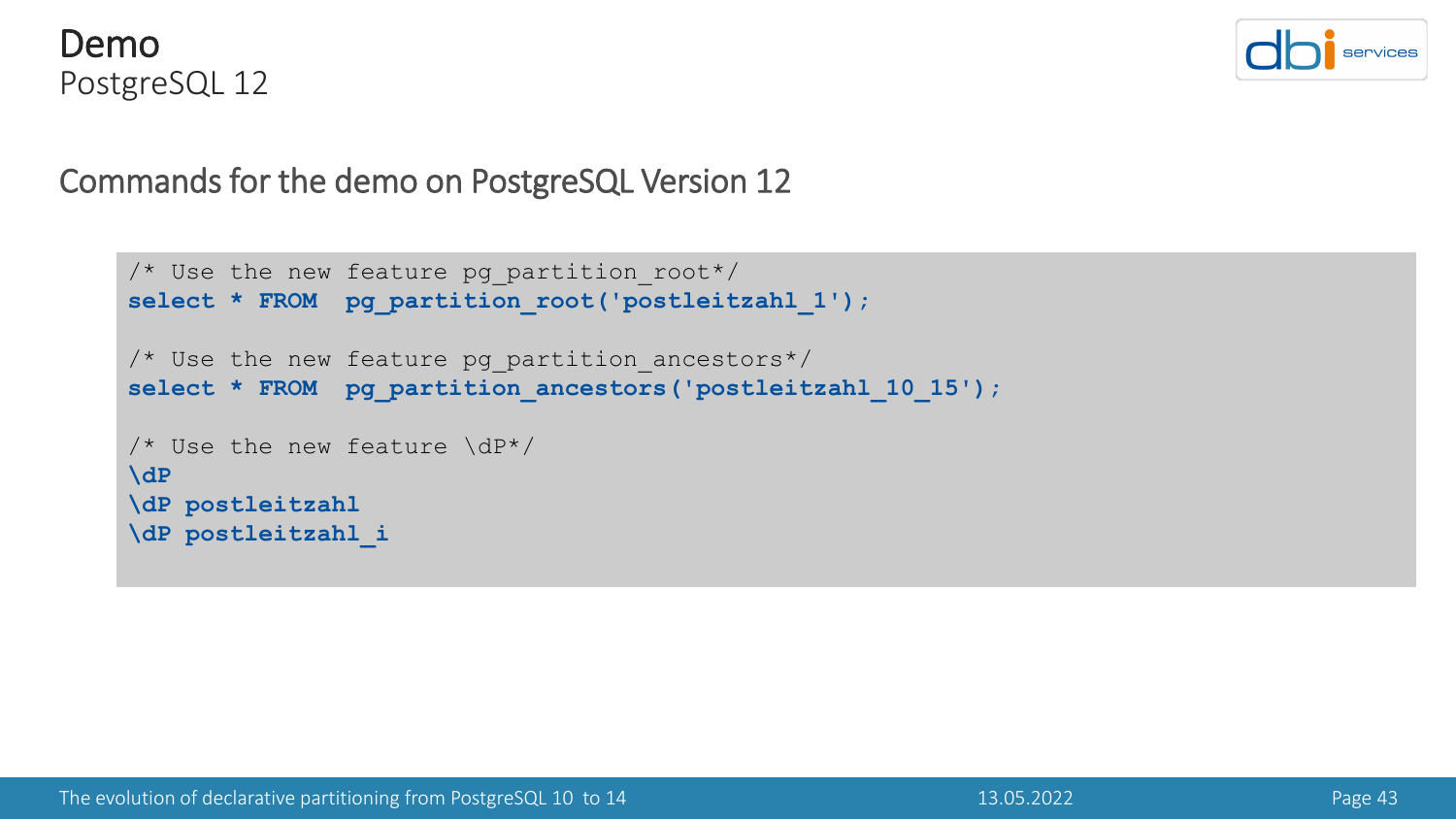



Commands for the demo on PostgreSQL Version 13.1 and Version 13.2

```
/* Create a tablespace */
CREATE TABLESPACE traffic
   LOCATION '/u02/pgdata/PG13/tablespace';
/* Create a partitioned table in the tablespace */CREATE TABLE tablespace_test
( seqid text
, date_of_stop date not null)
PARTITION BY RANGE (date of stop)
tablespace traffic;
/* Try to delete the tablespace */DROP TABLESPACE traffic;
```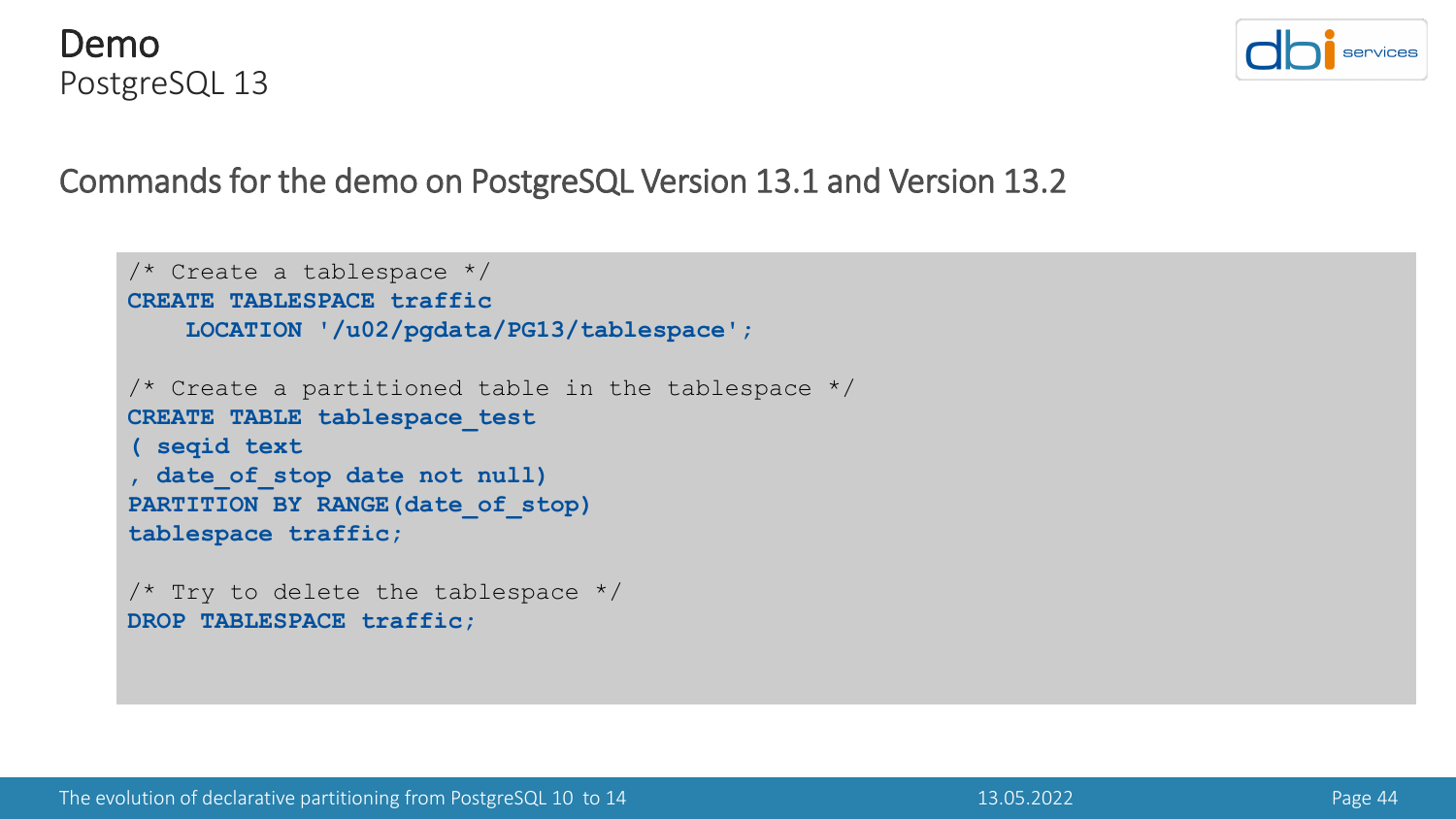#### **Conclusion**

> Current status

> Version 15 - development





The evolution of declarative partitioning from PostgreSQL 10 to 14 13.05.2022 13.05.2022 Page 45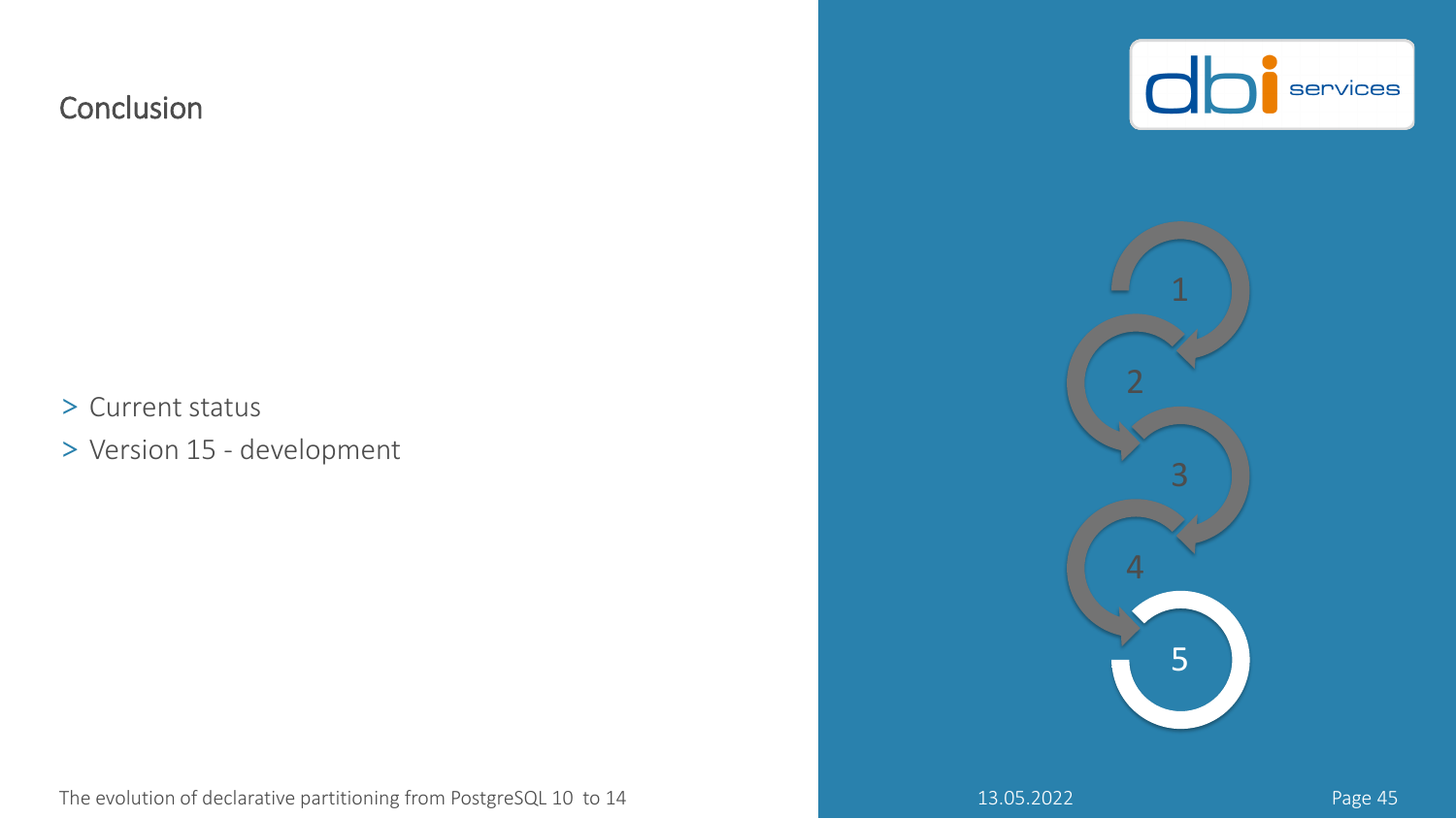#### **Conclusion** Current status

#### A lot is already possible

- > Range, list and hash partitioning
- > Foreign keys
- > Subpartitions
- > Indexing and constraints
- > Partition Pruning
- > Attaching and detaching partitions

You miss something?



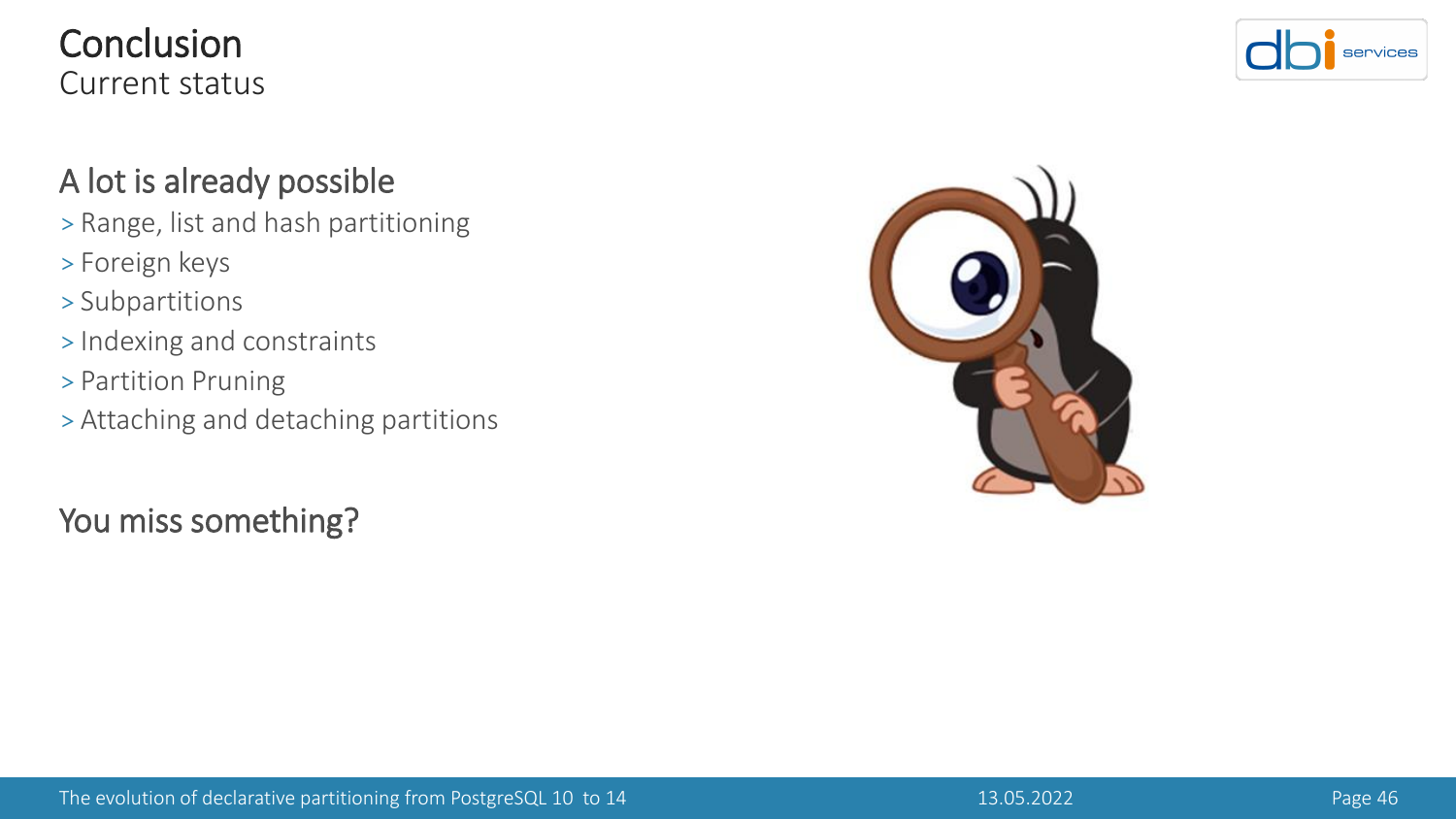Already committed

> Foreign key triggers created for the partitioned tables and their partitions

> CLUSTER can now be executed on partitioned tables

#### Conclusion Version 15 - development